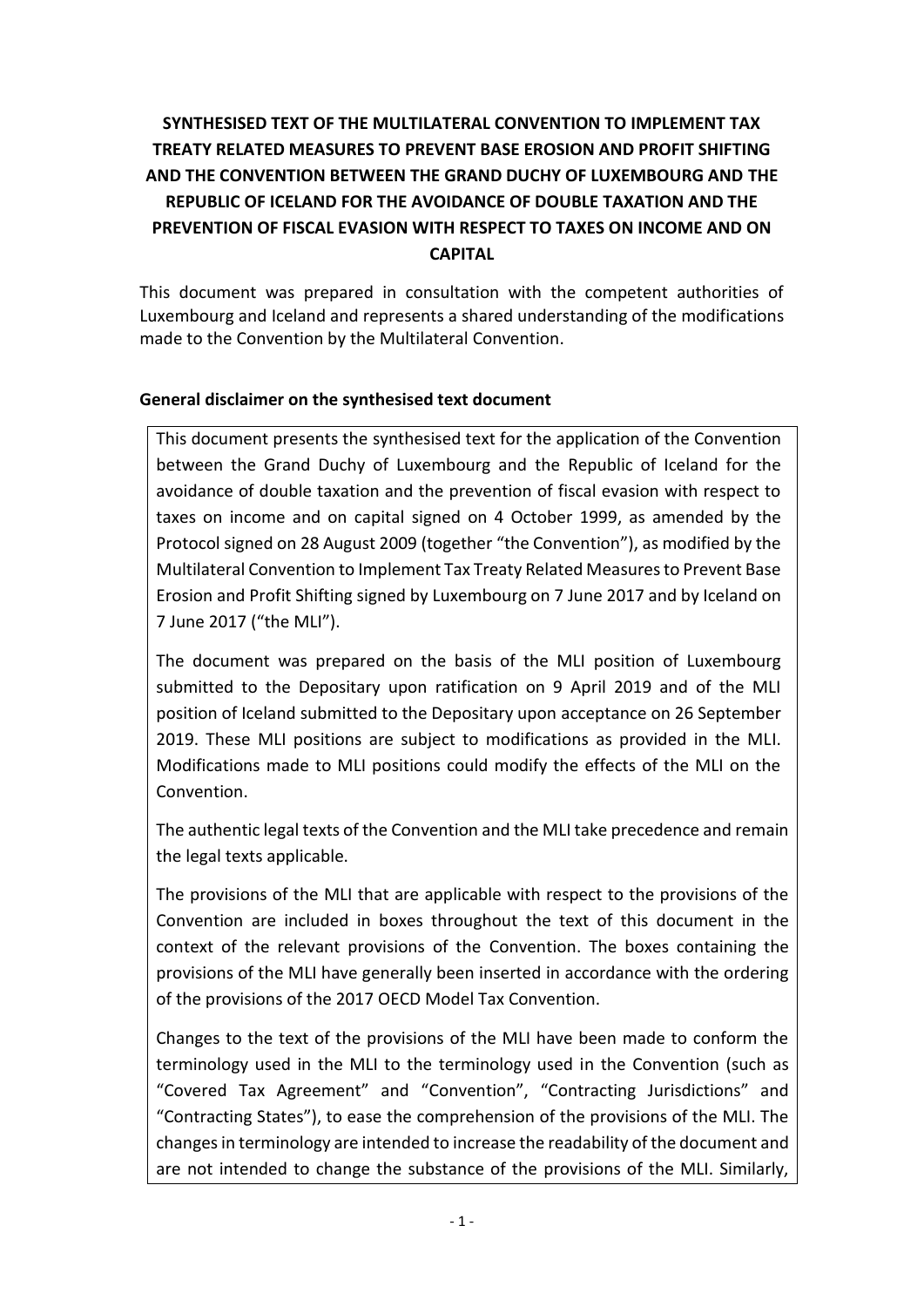changes have been made to parts of provisions of the MLI that describe existing provisions of the Convention: descriptive language has been replaced by legal references of the existing provisions to ease the readability.

In all cases, references made to the provisions of the Convention or to the Convention must be understood as referring to the Convention as modified by the provisions of the MLI, provided such provisions of the MLI have taken effect.

### References

The authentic legal text of the Convention can be found at the following link:

[impotsdirects.public.lu](https://impotsdirects.public.lu/fr.html)

The text of the MLI and the MLI position of Luxembourg submitted to the Depositary upon ratification on 9 April 2019 and of the MLI position of Iceland submitted to the Depositary upon acceptance on 26 September 2019 can be found on the MLI [Depositary \(OECD\) webpage.](https://www.oecd.org/tax/treaties/multilateral-convention-to-implement-tax-treaty-related-measures-to-prevent-beps.htm)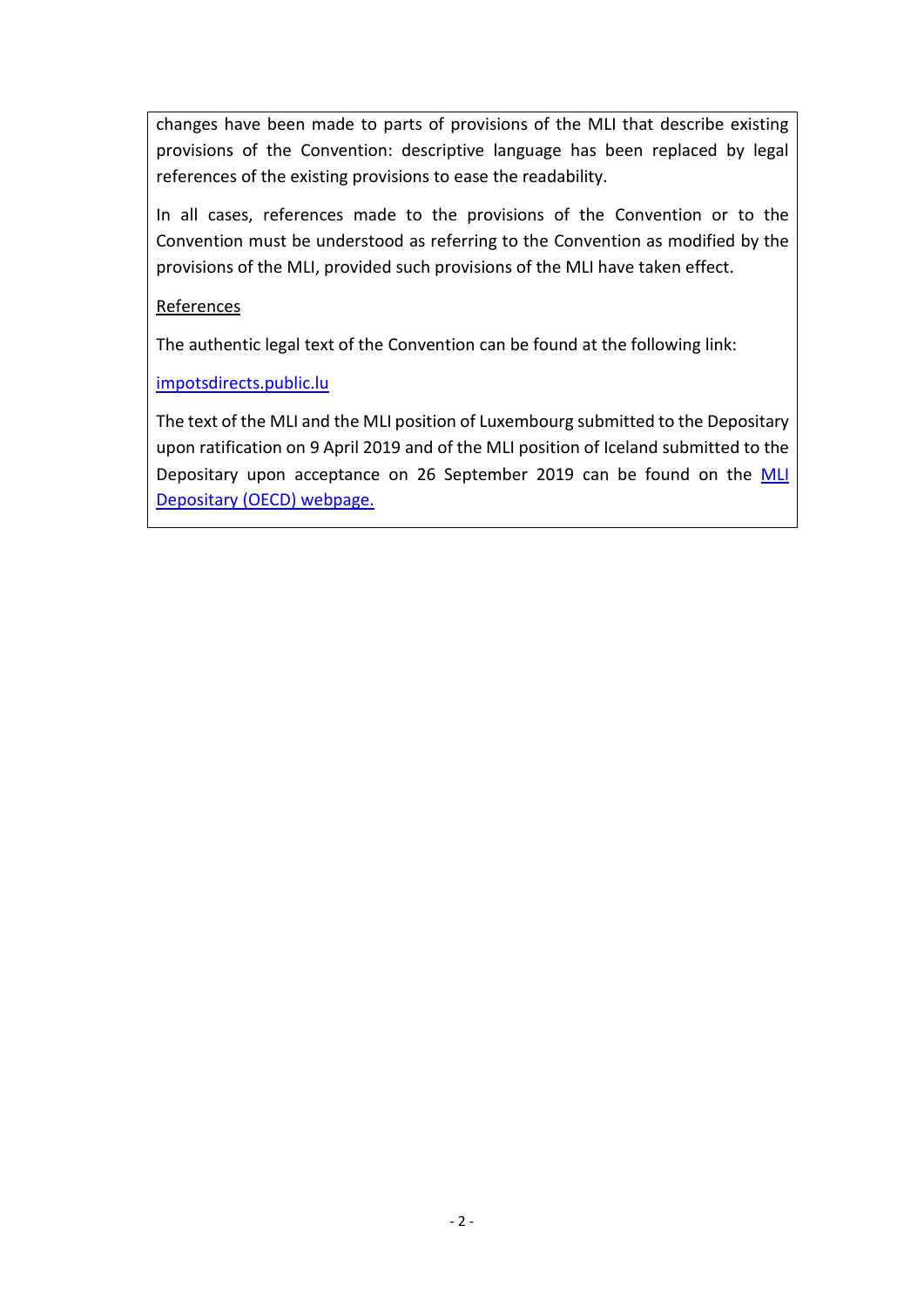### **Disclaimer on the entry into effect of the provisions of the MLI**

#### Entry into Effect of the MLI Provisions

The provisions of the MLI applicable to this Convention do not take effect on the same dates as the original provisions of the Convention. Each of the provisions of the MLI could take effect on different dates, depending on the types of taxes involved (taxes withheld at source or other taxes levied) and on the choices made by Luxembourg and Iceland in their MLI positions.

Dates of the deposit of instruments of ratification, acceptance or approval: 9 April 2019 for Luxembourg and 26 September 2019 for Iceland.

Entry into force of the MLI: 1 August 2019 for Luxembourg and 1 January 2020 for Iceland.

Unless it is stated otherwise elsewhere in this document, the provisions of the MLI have effect with respect to the Convention:

In Luxembourg:

- with respect of taxes withheld at source on amounts paid or credited to nonresidents, where the event giving rise to such taxes occurs on or after 1 January 2020;
- with respect to all other taxes, for taxes levied with respect to taxable periods beginning on or after 1 July 2020.

In Iceland:

- with respect of taxes withheld at source on amounts paid or credited to nonresidents, where the event giving rise to such taxes occurs on or after 1 January 2020;
- with respect to all other taxes, for taxes levied with respect to taxable periods beginning on or after 1 January 2021.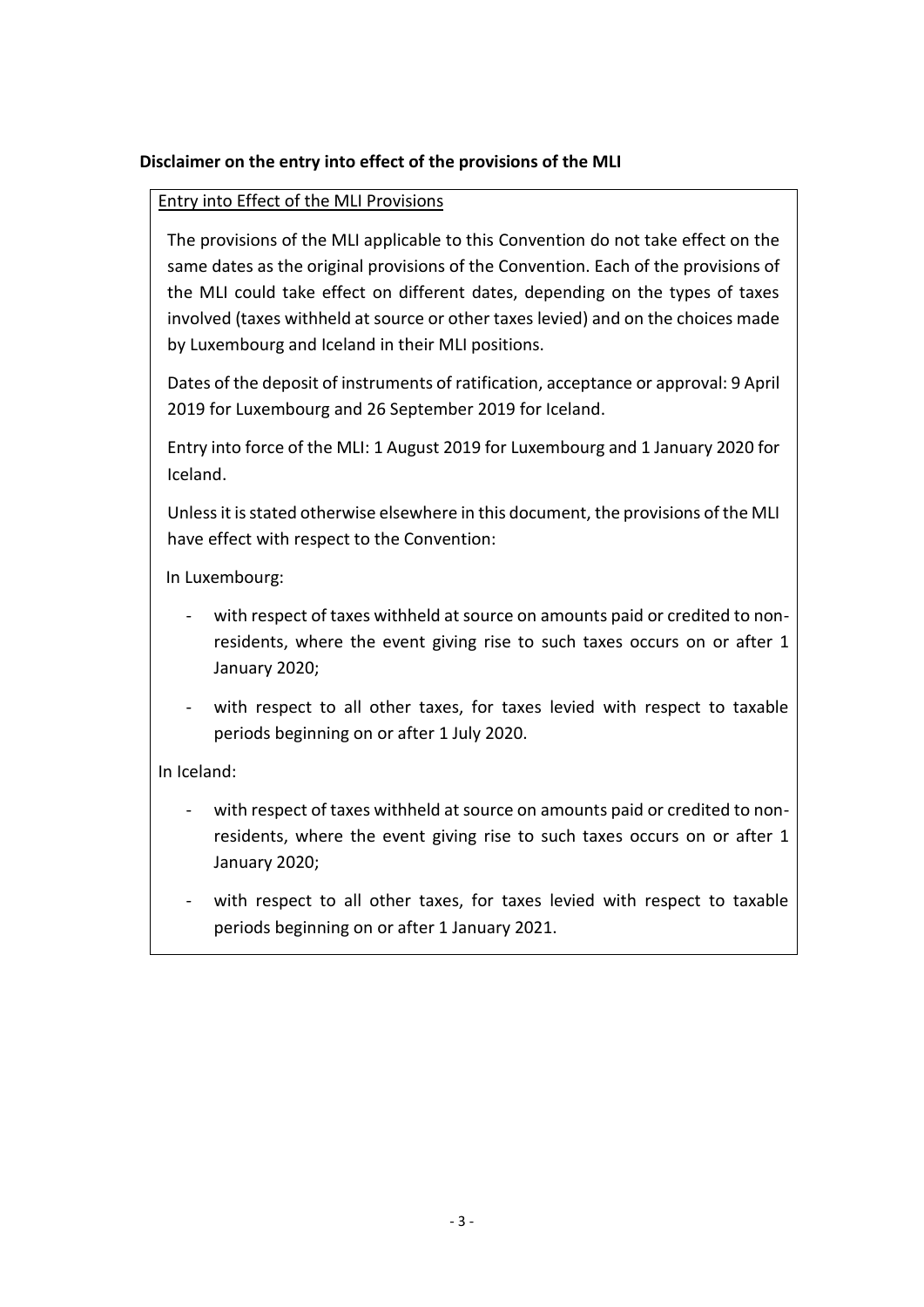#### **CONVENTION**

## **BETWEEN THE GRAND DUCHY OF LUXEMBOURG AND THE REPUBLIC OF ICELAND FOR THE AVOIDANCE OF DOUBLE TAXATION AND THE PREVENTION OF FISCAL EVASION WITH RESPECT TO TAXES ON INCOME AND ON CAPITAL**

The Government of the Grand Duchy of Luxembourg and the Government of the Republic of Iceland

**[Replaced by paragraph 1 of Article 6 of the MLI]** [desiring to conclude a Convention for the avoidance of double taxation and the prevention of fiscal evasion with respect to taxes on income and on capital,]

*The following paragraph 1 of Article 6 of the MLI replaces the text referring to an intent to eliminate double taxation in the preamble of this Convention:*

*ARTICLE 6 OF THE MLI – PURPOSE OF A COVERED TAX AGREEMENT*

Intending to eliminate double taxation with respect to the taxes covered by [*this Convention*] without creating opportunities for non-taxation or reduced taxation through tax evasion or avoidance (including through treaty-shopping arrangements aimed at obtaining reliefs provided in [*the Convention*] for the indirect benefit of residents of third jurisdictions),

have agreed as follows:

### **Article 1**

#### **Persons covered**

This Convention shall apply to persons who are residents of one or both of the Contracting States.

### **Article 2**

#### **Taxes covered**

- 1. This Convention shall apply to taxes on income and on capital imposed on behalf of a Contracting State or of its political subdivisions or local authorities, irrespective of the manner in which they are levied.
- 2. There shall be regarded as taxes on income and on capital all taxes imposed on total income, on total capital, or on elements of income or of capital.
- 3. The existing taxes to which the Convention shall apply are in particular:

a) in Iceland:

- (i) the national income tax;
- (ii) the extraordinary national income tax;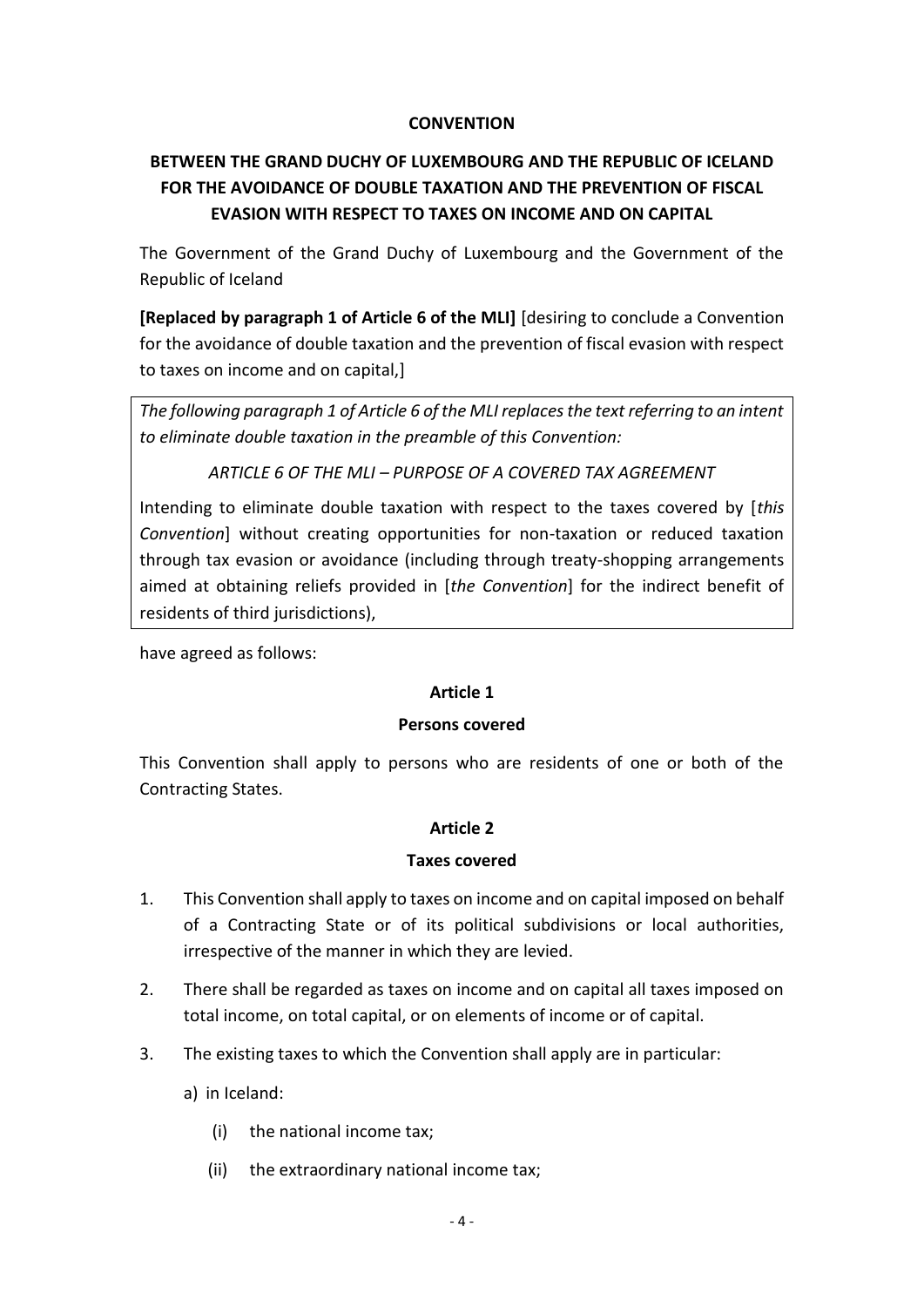- (iii) the national capital tax;
- (iv) the extraordinary national capital tax;
- (v) the municipal income tax; and
- (vi) the tax levied on the income and on the capital of banking institutions;

(hereinafter referred to as "Icelandic tax");

- b) in Luxembourg:
	- (i) the income tax on individuals (l'impôt sur le revenu des personnes physiques);
	- (ii) the corporation tax (l'impôt sur le revenu des collectivités);
	- (iii) the tax on fees of directors of companies (l'impôt spécial sur les tantièmes);
	- (iv) the capital tax (l'impôt sur la fortune); and
	- (v) the communal trade tax (l'impôt commercial communal);

(hereinafter referred to as "Luxembourg tax").

4. The Convention shall apply also to any identical or substantially similar taxes which are imposed after the date of signature of the Convention in addition to, or in place of, the existing taxes. The competent authorities of the Contracting States shall notify each other of any substantial changes which have been made in their respective taxation laws.

#### **Article 3**

#### **General definitions**

- 1. For the purposes of this Convention, unless the context otherwise requires:
	- a) the term "Iceland" means the Republic of Iceland and, when used in a geographical sense, means the territory of the Republic of Iceland, including its territorial sea, and any area beyond the territorial sea within which Iceland, in accordance with international law, exercises jurisdiction or sovereign rights with respect to the sea bed, its sub-soil and its superjacent waters, and their natural resources;
	- b) the term "Luxembourg" means the Grand Duchy of Luxembourg and, when used in a geographical sense, means the territory of the Grand Duchy of Luxembourg;
	- c) the term "person" includes an individual, a company and any other body of persons;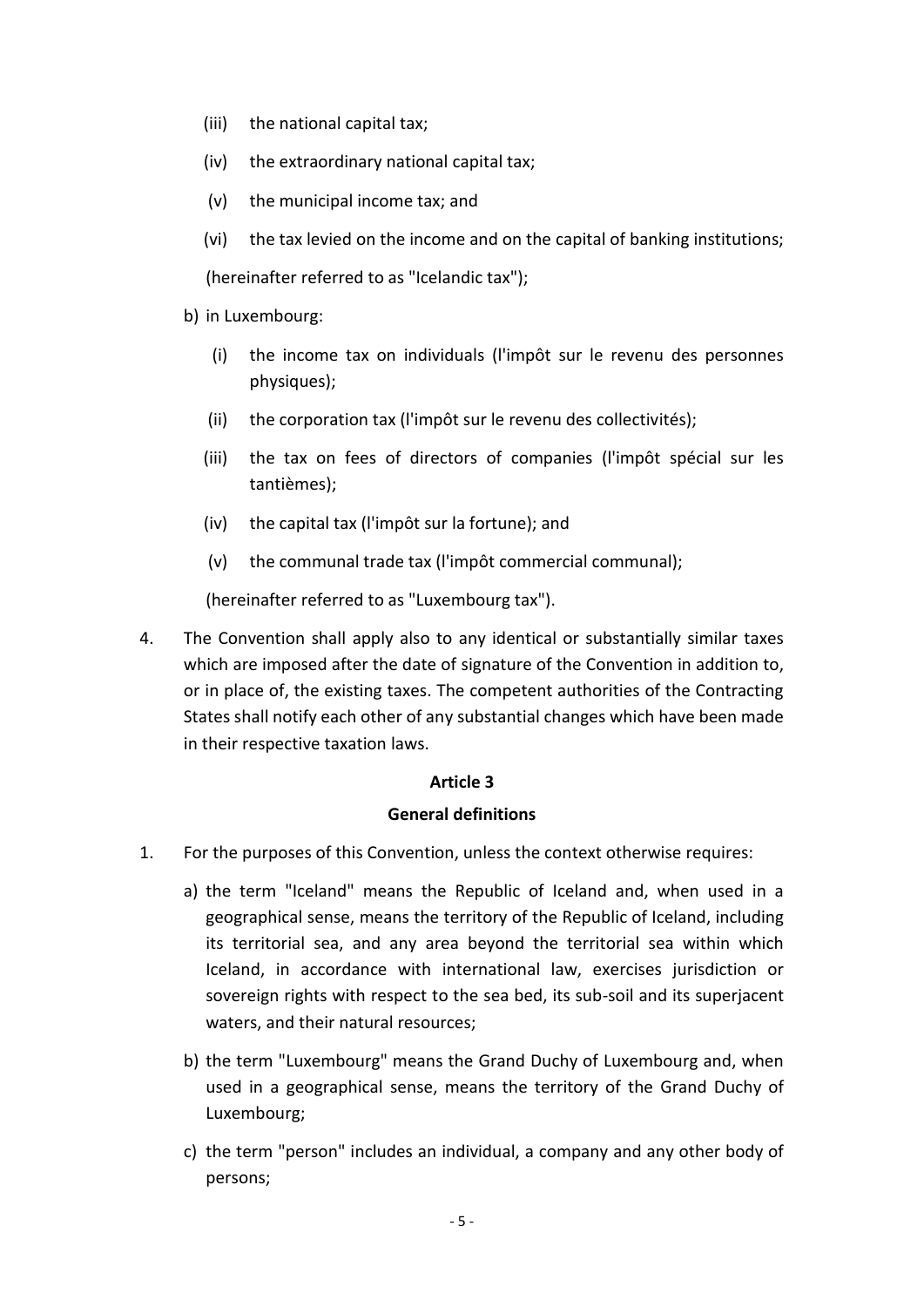- d) the term "company" means any body corporate or any entity which is treated as a body corporate for tax purposes;
- e) the terms "enterprise of a Contracting State" and "enterprise of the other Contracting State" mean respectively an enterprise carried on by a resident of a Contracting State and an enterprise carried on by a resident of the other Contracting State;
- f) the terms "a Contracting State" and "the other Contracting State" mean Iceland or Luxembourg as the context requires;
- g) the term "international traffic" means any transport by a ship or aircraft operated by an enterprise which has its place of effective management in a Contracting State, except when the ship or aircraft is operated solely between places in the other Contracting State;
- h) the term "competent authority" means:
	- (i) in the case of Iceland, the Minister of Finance or his authorised representative;
	- (ii) in the case of Luxembourg, the Minister of Finance or his authorised representative;
- i) the term "national" means:
	- (i) any individual possessing the nationality of a Contracting State;
	- (ii) any legal person, partnership or association deriving its status as such from the laws in force in a Contracting State.
- 2. As regards the application of the Convention at any time by a Contracting State, any term not defined therein shall, unless the context otherwise requires, have the meaning that it has at that time under the law of that State for the purposes of the taxes to which the Convention applies, any meaning under the applicable tax laws of that State prevailing over a meaning given to the term under other laws of that State.

#### **Resident**

1. For the purposes of this Convention, the term "resident of a Contracting State" means any person who, under the laws of that State, is liable to tax therein by reason of his domicile, residence, place of management or any other criterion of a similar nature. But this term does not include any person who is liable to tax in that State in respect only of income from sources in that State or capital situated therein.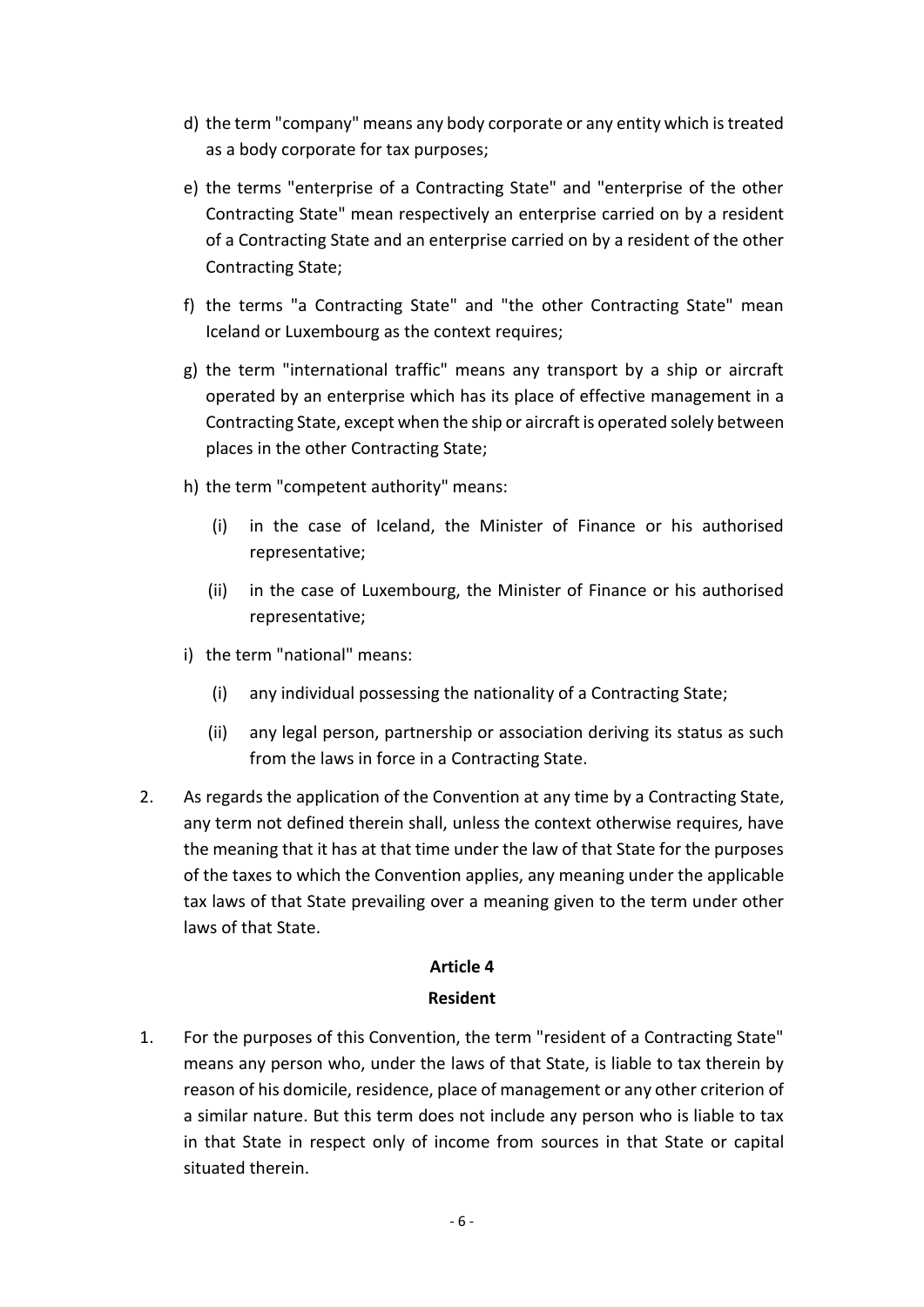- 2. Where by reason of the provisions of paragraph 1 an individual is a resident of both Contracting States, then his status shall be determined as follows:
	- a) he shall be deemed to be a resident only of the State in which he has a permanent home available to him; if he has a permanent home available to him in both States, he shall be deemed to be a resident of the State with which his personal and economic relations are closer (centre of vital interests);
	- b) if the State in which he has his centre of vital interests cannot be determined, or if he has not a permanent home available to him in either State, he shall be deemed to be a resident only of the State in which he has an habitual abode;
	- c) if he has an habitual abode in both States or in neither of them, he shall be deemed to be a resident only of the State of which he is a national;
	- d) if he is a national of both States or of neither of them, the competent authorities of the Contracting States shall settle the question by mutual agreement.
- 3. Where by reason of the provisions of paragraph 1 a person other than an individual is a resident of both Contracting States, then it shall be deemed to be a resident only of the State in which its place of effective management is situated.

#### **Permanent establishment**

- 1. For the purposes of this Convention, the term "permanent establishment" means a fixed place of business through which the business of an enterprise is wholly or partly carried on.
- 2. The term "permanent establishment" includes especially:
	- a) a place of management;
	- b) a branch;
	- c) an office;
	- d) a factory;
	- e) a workshop; and
	- f) a mine, an oil or gas well, a quarry or any other place of extraction of natural resources.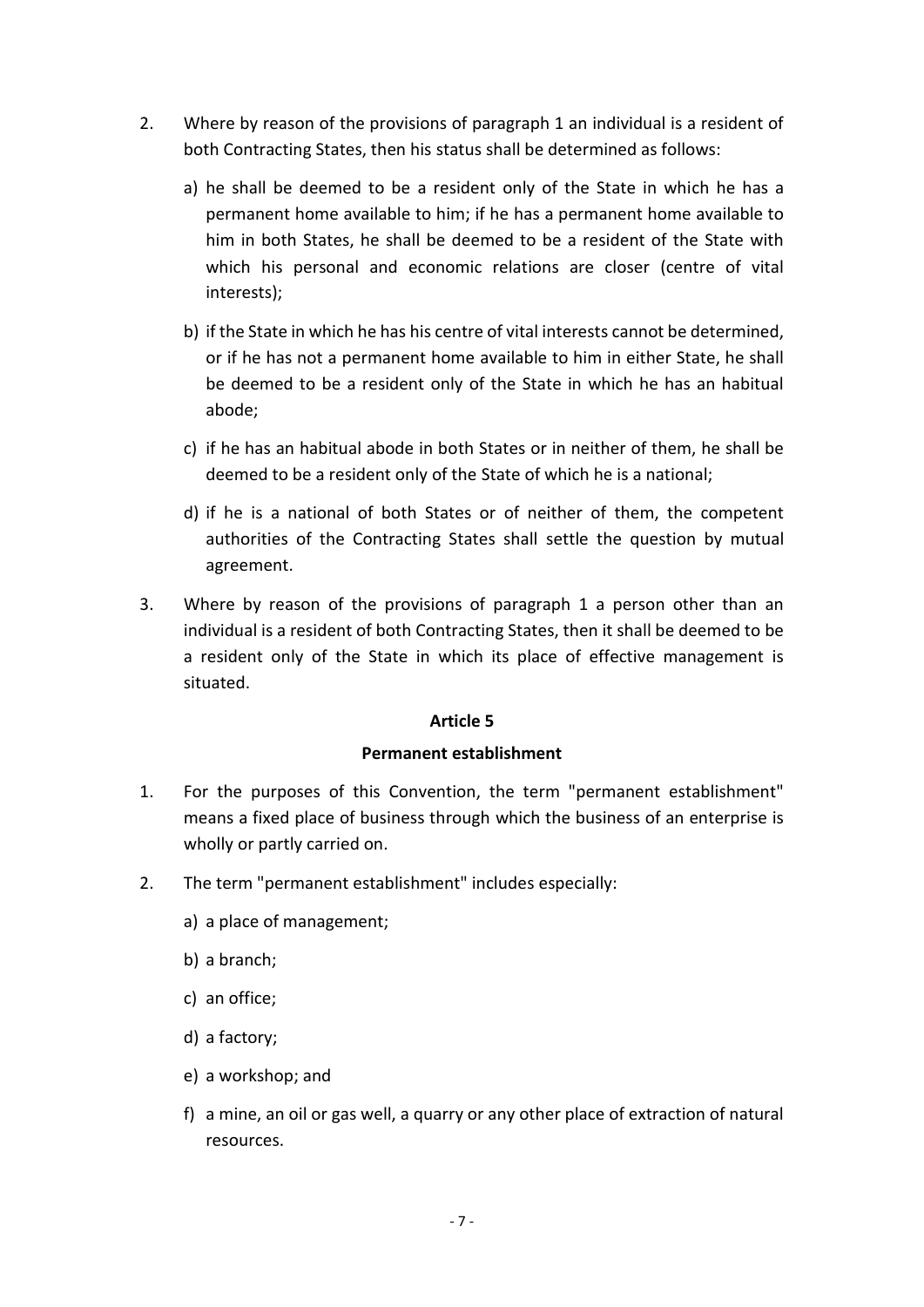- 3. A building site or construction or installation project constitutes a "permanent establishment" only if it lasts more than twelve months.
- 4. Notwithstanding the preceding provisions of this Article, the term "permanent establishment" shall be deemed not to include:
	- a) the use of facilities solely for the purpose of storage, display or delivery of goods or merchandise belonging to the enterprise;
	- b) the maintenance of a stock of goods or merchandise belonging to the enterprise solely for the purpose of storage, display or delivery;
	- c) the maintenance of a stock of goods or merchandise belonging to the enterprise solely for the purpose of processing by another enterprise;
	- d) the maintenance of a fixed place of business solely for the purpose of purchasing goods or merchandise or of collecting information, for the enterprise;
	- e) the maintenance of a fixed place of business solely for the purpose of carrying on, for the enterprise, any other activity of a preparatory or auxiliary character;
	- f) the maintenance of a fixed place of business solely for any combination of activities mentioned in subparagraphs a) to e), provided that the overall activity of the fixed place of business resulting from this combination is of a preparatory or auxiliary character.
- 5. Notwithstanding the provisions of paragraphs 1 and 2, where a person -- other than an agent of an independent status to whom paragraph 6 applies -- is acting on behalf of an enterprise and has, and habitually exercises, in a Contracting State an authority to conclude contracts in the name of the enterprise, that enterprise shall be deemed to have a permanent establishment in that State in respect of any activities which that person undertakes for the enterprise, unless the activities of such person are limited to those mentioned in paragraph 4 which, if exercised through a fixed place of business, would not make this fixed place of business a permanent establishment under the provisions of that paragraph.
- 6. An enterprise shall not be deemed to have a permanent establishment in a Contracting State merely because it carries on business in that State through a broker, general commission agent or any other agent of an independent status, provided that such persons are acting in the ordinary course of their business.
- 7. The fact that a company which is a resident of a Contracting State controls or is controlled by a company which is a resident of the other Contracting State, or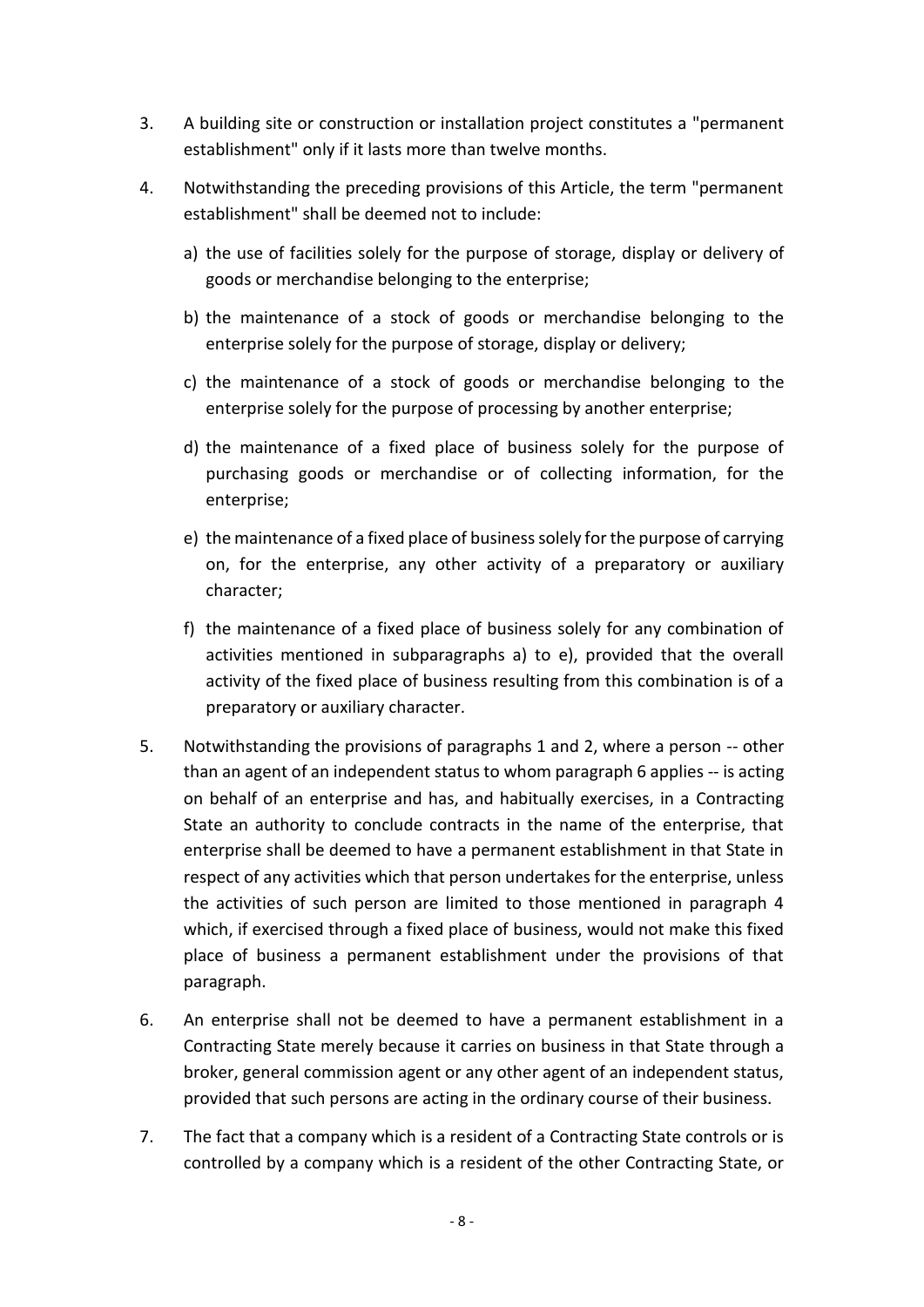which carries on business in that other State (whether through a permanent establishment or otherwise), shall not of itself constitute either company a permanent establishment of the other.

#### **Article 6**

#### **Income from immovable property**

- 1. Income derived by a resident of a Contracting State from immovable property (including income from agriculture or forestry) situated in the other Contracting State may be taxed in that other State.
- 2. The term "immovable property" shall have the meaning which it has under the law of the Contracting State in which the property in question is situated. The term shall in any case include property accessory to immovable property, livestock and equipment used in agriculture and forestry, rights to which the provisions of general law respecting landed property apply, usufruct of immovable property and rights to variable or fixed payments as consideration for the working of, or the right to work, mineral deposits, sources and other natural resources; ships, boats and aircraft shall not be regarded as immovable property.
- 3. The provisions of paragraph 1 shall apply to income derived from the direct use, letting, or use in any other form of immovable property.
- 4. The provisions of paragraphs 1 and 3 shall also apply to the income from immovable property of an enterprise and to income from immovable property used for the performance of independent personal services.

### **Article 7**

### **Business profits**

- 1. The profits of an enterprise of a Contracting State shall be taxable only in that State unless the enterprise carries on business in the other Contracting State through a permanent establishment situated therein. If the enterprise carries on business as aforesaid, the profits of the enterprise may be taxed in that other State but only so much of them as is attributable to that permanent establishment.
- 2. Subject to the provisions of paragraph 3, where an enterprise of a Contracting State carries on business in the other Contracting State through a permanent establishment situated therein, there shall in each Contracting State be attributed to that permanent establishment the profits which it might be expected to make if it were a distinct and separate enterprise engaged in the same or similar activities under the same or similar conditions and dealing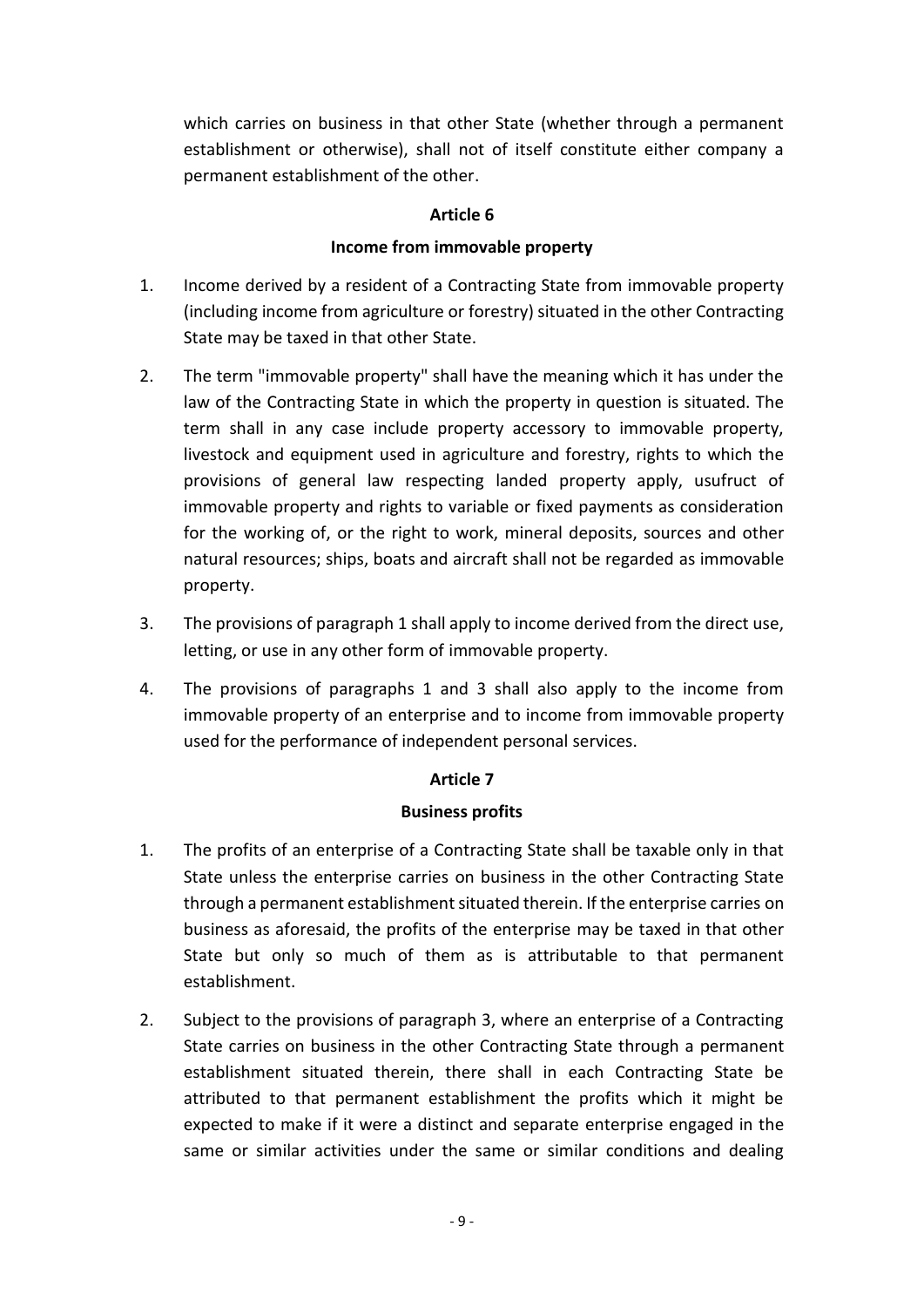wholly independently with the enterprise of which it is a permanent establishment.

- 3. In determining the profits of a permanent establishment, there shall be allowed as deductions expenses which are incurred for the purposes of the permanent establishment, including executive and general administrative expenses so incurred, whether in the State in which the permanent establishment is situated or elsewhere.
- 4. Insofar as it has been customary in a Contracting State to determine the profits to be attributed to a permanent establishment on the basis of an apportionment of the total profits of the enterprise to its various parts, nothing in paragraph 2 shall preclude that Contracting State from determining the profits to be taxed by such an apportionment as may be customary; the method of apportionment adopted shall, however, be such that the result shall be in accordance with the principles contained in this Article.
- 5. No profits shall be attributed to a permanent establishment by reason of the mere purchase by that permanent establishment of goods or merchandise for the enterprise.
- 6. For the purposes of the preceding paragraphs, the profits to be attributed to the permanent establishment shall be determined by the same method year by year unless there is good and sufficient reason to the contrary.
- 7. Where profits include items of income which are dealt with separately in other Articles of this Convention, then the provisions of those Articles shall not be affected by the provisions of this Article.

## **Article 8**

## **Shipping and air transport**

- 1. Profits from the operation of ships or aircraft in international traffic shall be taxable only in the Contracting State in which the place of effective management of the enterprise is situated.
- 2. If the place of effective management of a shipping enterprise is aboard a ship, then it shall be deemed to be situated in the Contracting State in which the home harbour of the ship is situated, or, if there is no such home harbour, in the Contracting State of which the operator of the ship is a resident.
- 3. The provisions of paragraph 1 shall also apply to profits from the participation in a pool, a joint business or an international operating agency.

### **Article 9**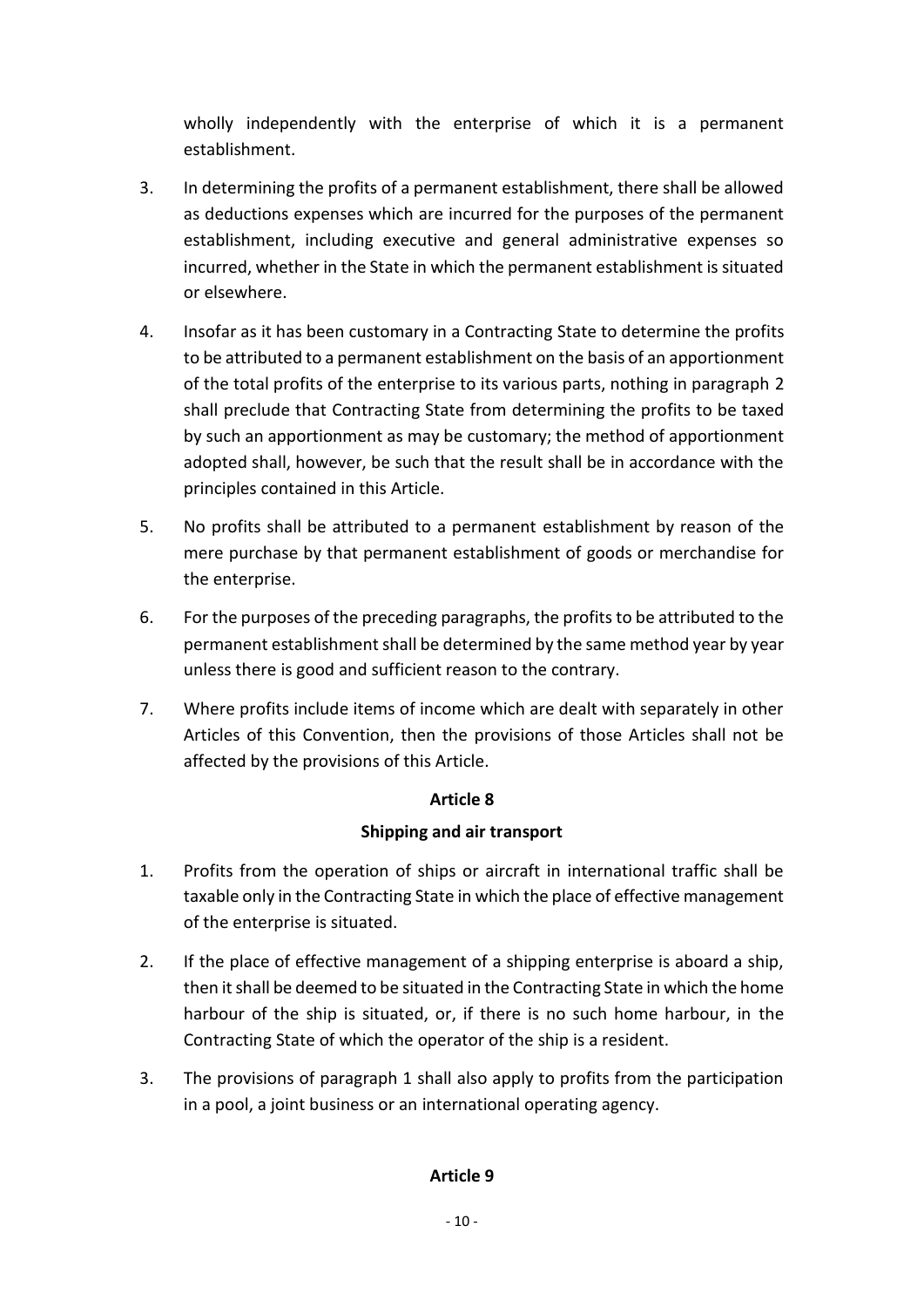#### **Associated enterprises**

### 1. Where

- a) an enterprise of a Contracting State participates directly or indirectly in the management, control or capital of an enterprise of the other Contracting State, or
- b) the same persons participate directly or indirectly in the management, control or capital of an enterprise of a Contracting State and an enterprise of the other Contracting State,

and in either case conditions are made or imposed between the two enterprises in their commercial or financial relations which differ from those which would be made between independent enterprises, then any profits which would, but for those conditions, have accrued to one of the enterprises, but, by reason of those conditions, have not so accrued, may be included in the profits of that enterprise and taxed accordingly.

2. Where a Contracting State includes in the profits of an enterprise of that State – and taxes accordingly – profits on which an enterprise of the other Contracting State has been charged to tax in that other State and the profits so included are profits which would have accrued to the enterprise of the first-mentioned State if the conditions made between the two enterprises had been those which would have been made between independent enterprises, then that other State shall make an appropriate adjustment to the amount of the tax charged therein on those profits. In determining such adjustment, due regard shall be had to the other provisions of this Convention and the competent authorities of the Contracting States shall if necessary consult each other.

### **Article 10**

### **Dividends**

- 1. Dividends paid by a company which is a resident of a Contracting State to a resident of the other Contracting State may be taxed in that other State.
- 2. However, such dividends may also be taxed in the Contracting State of which the company paying the dividends is a resident and according to the laws of that State, but if the recipient is the beneficial owner of the dividends the tax so charged shall not exceed:
	- a) 5 per cent of the gross amount of the dividends if the beneficial owner is a company (other than a partnership) which holds directly at least 25 per cent of the capital of the company paying the dividends;
	- b) 15 per cent of the gross amount of the dividends in all other cases.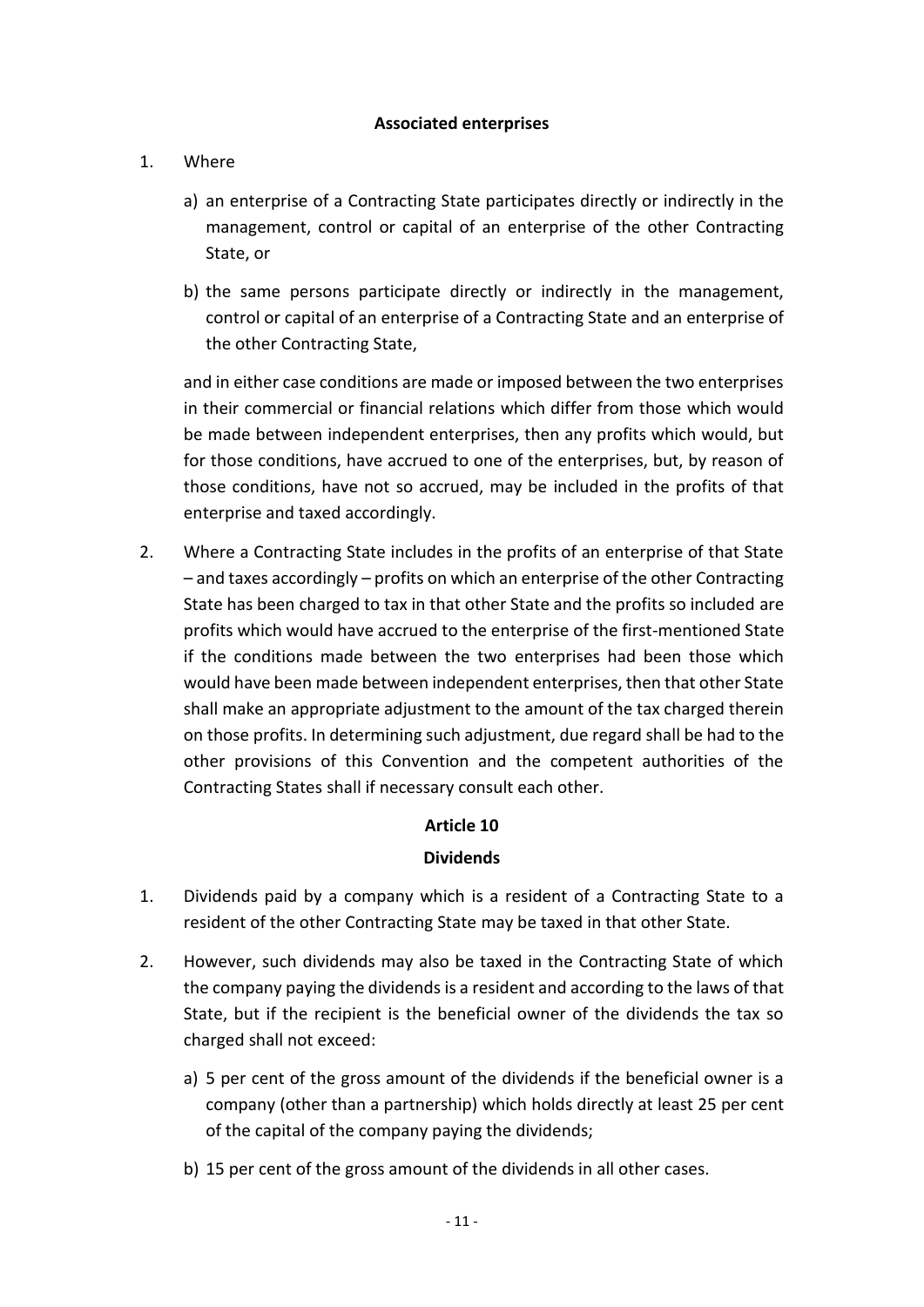- 3. Notwithstanding the provisions of paragraph 2, subparagraph a), as long as according to the laws of Iceland dividends paid by a company which is a resident of Iceland may be deducted from the taxable profits or may be carried forward as an operating loss of such company for income tax purposes, dividends paid by such company to a resident of Luxembourg may also be taxed in Iceland and according to the laws of Iceland, but if the recipient is the beneficial owner of the dividends, the tax so charged shall not exceed 15 per cent, on such part of the dividends which is deductible from a company's taxable profits or can be carried forward as an operating loss of the company.
- 4. The competent authorities of the Contracting States shall by mutual agreement settle the mode of application of the limitations set forth in paragraphs 2 and 3.

These paragraphs shall not affect the taxation of the company in respect of the profits out of which the dividends are paid.

- 5. The term "dividends" as used in this Article means income from shares, certificates or other rights, not being debt-claims, participating in profits, as well as other income derived from a company which is subjected to the same taxation treatment as income from shares by the laws of the State of which the company making the distribution is a resident.
- 6. The provisions of paragraphs 1, 2 and 3 shall not apply if the beneficial owner of the dividends, being a resident of a Contracting State, carries on business in the other Contracting State of which the company paying the dividends is a resident, through a permanent establishment situated therein, or performs in that other State independent personal services from a fixed base situated therein, and the holding in respect of which the dividends are paid is effectively connected with such permanent establishment or fixed base. In such case the provisions of Article 7 or Article 14, as the case may be, shall apply.
- 7. Where a company which is a resident of a Contracting State derives profits or income from the other Contracting State, that other State may not impose any tax on the dividends paid by the company, except insofar as such dividends are paid to a resident of that other State or insofar as the holding in respect of which the dividends are paid is effectively connected with a permanent establishment or a fixed base situated in that other State, nor subject the company's undistributed profits to a tax on the company's undistributed profits, even if the dividends paid or the undistributed profits consist wholly or partly of profits or income arising in such other State.

#### **Article 11**

### **Interest**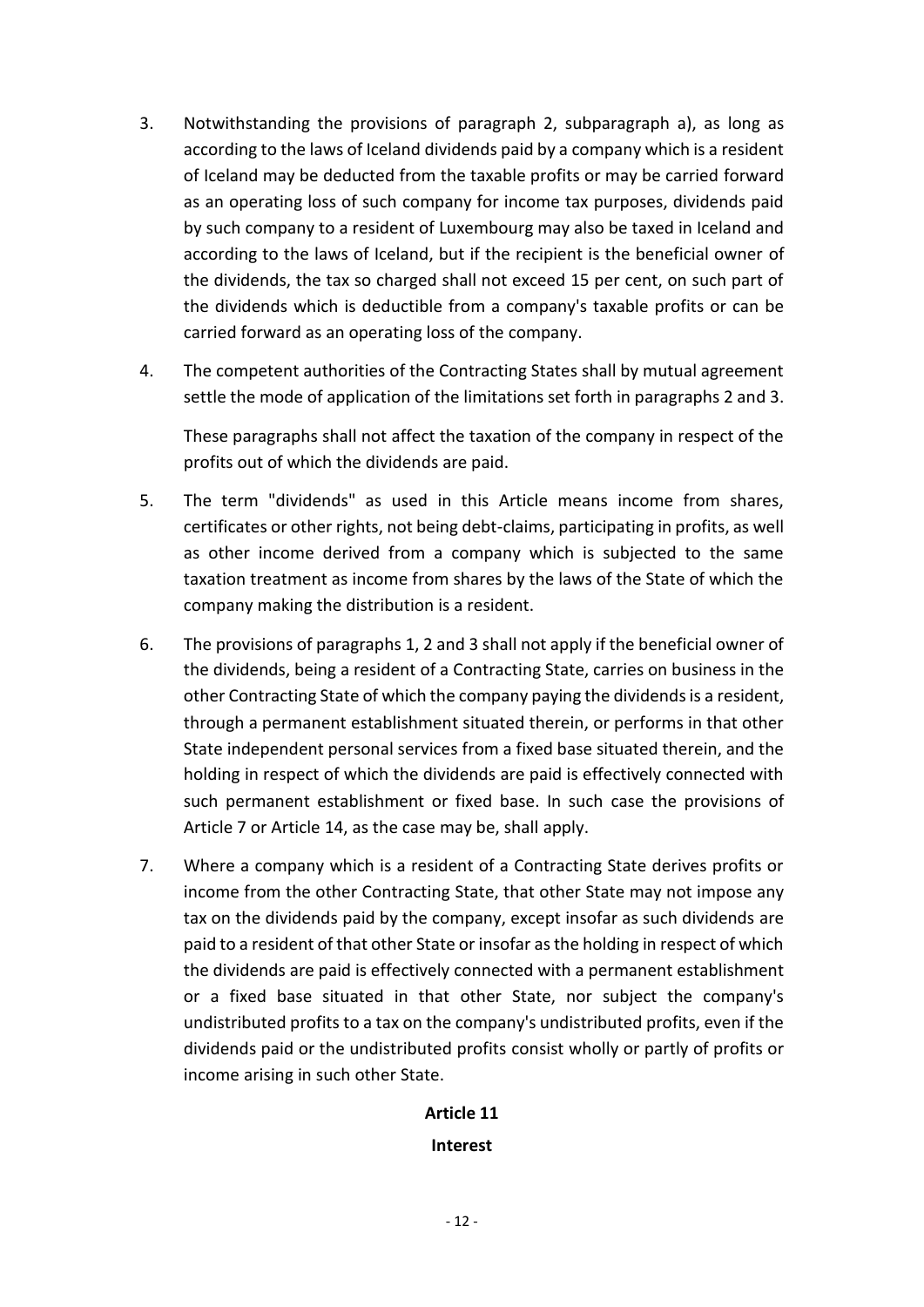- 1. Interest arising in a Contracting State and paid to a resident of the other Contracting State shall be taxable only in that other State if such resident is the beneficial owner of the interest.
- 2. The term "interest" as used in this Article means income from debt-claims of every kind, whether or not secured by mortgage and whether or not carrying a right to participate in the debtor's profits, and in particular, income from government securities and income from bonds or debentures, including premiums and prizes attaching to such securities, bonds or debentures. Penalty charges for late payment shall not be regarded as interest for the purpose of this Article.
- 3. The provisions of paragraph 1 shall not apply if the beneficial owner of the interest, being a resident of a Contracting State, carries on business in the other Contracting State in which the interest arises, through a permanent establishment situated therein, or performs in that other State independent personal services from a fixed base situated therein, and the debt-claim in respect of which the interest is paid is effectively connected with such permanent establishment or fixed base. In such case the provisions of Article 7 or Article 14, as the case may be, shall apply.
- 4. Where, by reason of a special relationship between the payer and the beneficial owner or between both of them and some other person, the amount of the interest, having regard to the debt-claim for which it is paid, exceeds the amount which would have been agreed upon by the payer and the beneficial owner in the absence of such relationship, the provisions of this Article shall apply only to the last-mentioned amount. In such case, the excess part of the payments shall remain taxable according to the laws of each Contracting State, due regard being had to the other provisions of this Convention.

#### **Royalties**

- 1. Royalties arising in a Contracting State and paid to a resident of the other Contracting State shall be taxable only in that other State if such resident is the beneficial owner of the royalties.
- 2. The term "royalties" as used in this Article means payments of any kind received as a consideration for the use of, or the right to use, any copyright of literary, artistic or scientific work including cinematograph films, any patent, trade mark, design or model, plan, secret formula or process, or for information concerning industrial, commercial or scientific experience.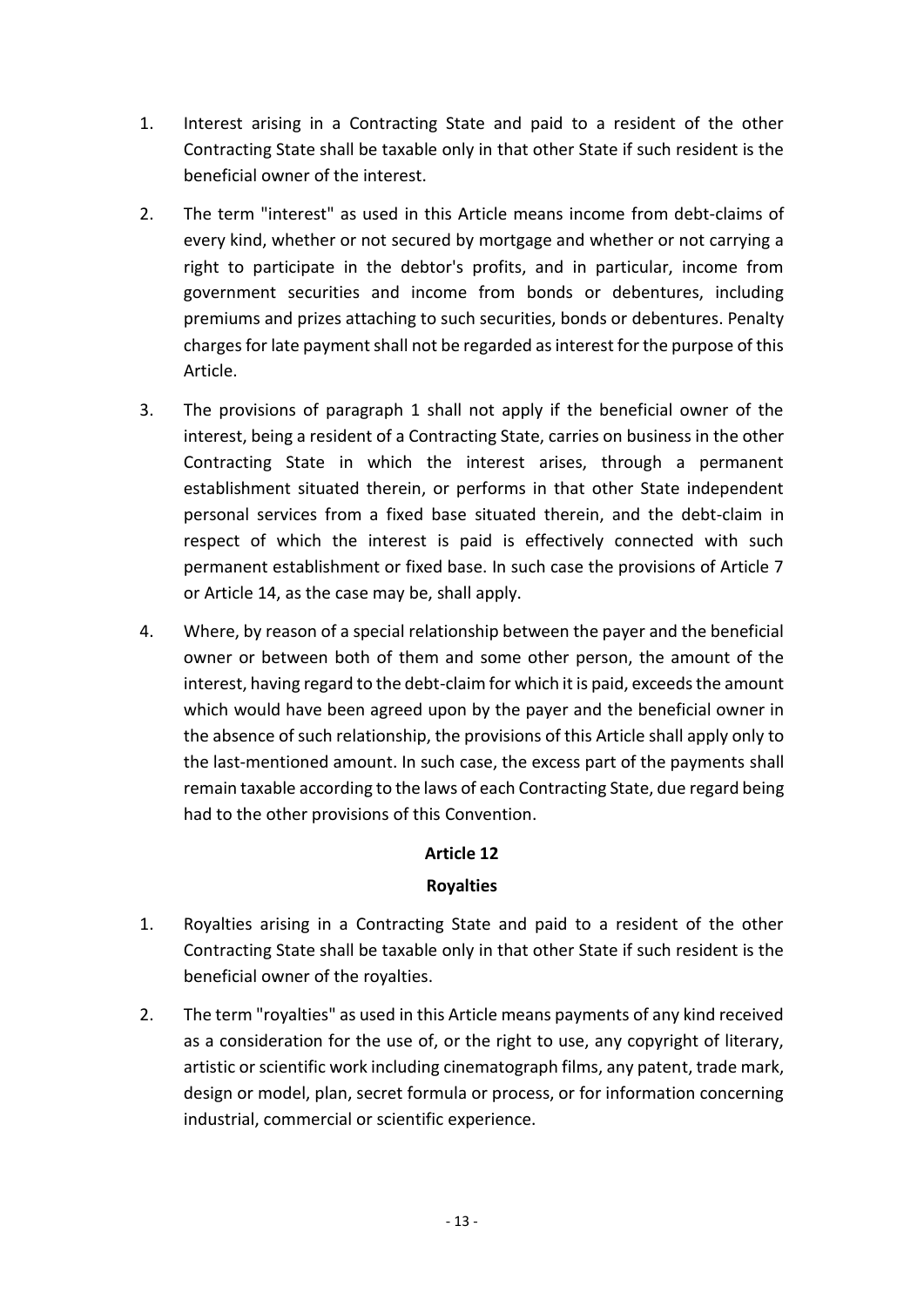- 3. The provisions of paragraph 1 shall not apply if the beneficial owner of the royalties, being a resident of a Contracting State, carries on business in the other Contracting State in which the royalties arise, through a permanent establishment situated therein, or performs in that other State independent personal services from a fixed base situated therein, and the right or property in respect of which the royalties are paid is effectively connected with such permanent establishment or fixed base. In such case the provisions of Article 7 or Article 14, as the case may be, shall apply.
- 4. Where, by reason of a special relationship between the payer and the beneficial owner or between both of them and some other person, the amount of the royalties, having regard to the use, right or information for which they are paid, exceeds the amount which would have been agreed upon by the payer, and the beneficial owner in the absence of such relationship, the provisions of this Article shall apply only to the last-mentioned amount. In such case, the excess part of the payments shall remain taxable according to the laws of each Contracting State, due regard being had to the other provisions of this Convention.

## **Capital gains**

- 1. Gains derived by a resident of a Contracting State from the alienation of immovable property referred to in Article 6 and situated in the other Contracting State may be taxed in that other State.
- 2. Gains from the alienation of movable property forming part of the business property of a permanent establishment which an enterprise of a Contracting State has in the other Contracting State or of movable property pertaining to a fixed base available to a resident of a Contracting State in the other Contracting State for the purpose of performing independent personal services, including such gains from the alienation of such a permanent establishment (alone or with the whole enterprise) or of such fixed base, may be taxed in that other State.
- 3. Gains from the alienation of ships or aircraft operated in international traffic, or movable property pertaining to the operation of such ships or aircraft shall be taxable only in the Contracting State in which the place of effective management of the enterprise is situated.
- 4. Gains from the alienation of any property other than that referred to in paragraphs 1, 2 and 3, shall be taxable only in the Contracting State of which the alienator is a resident.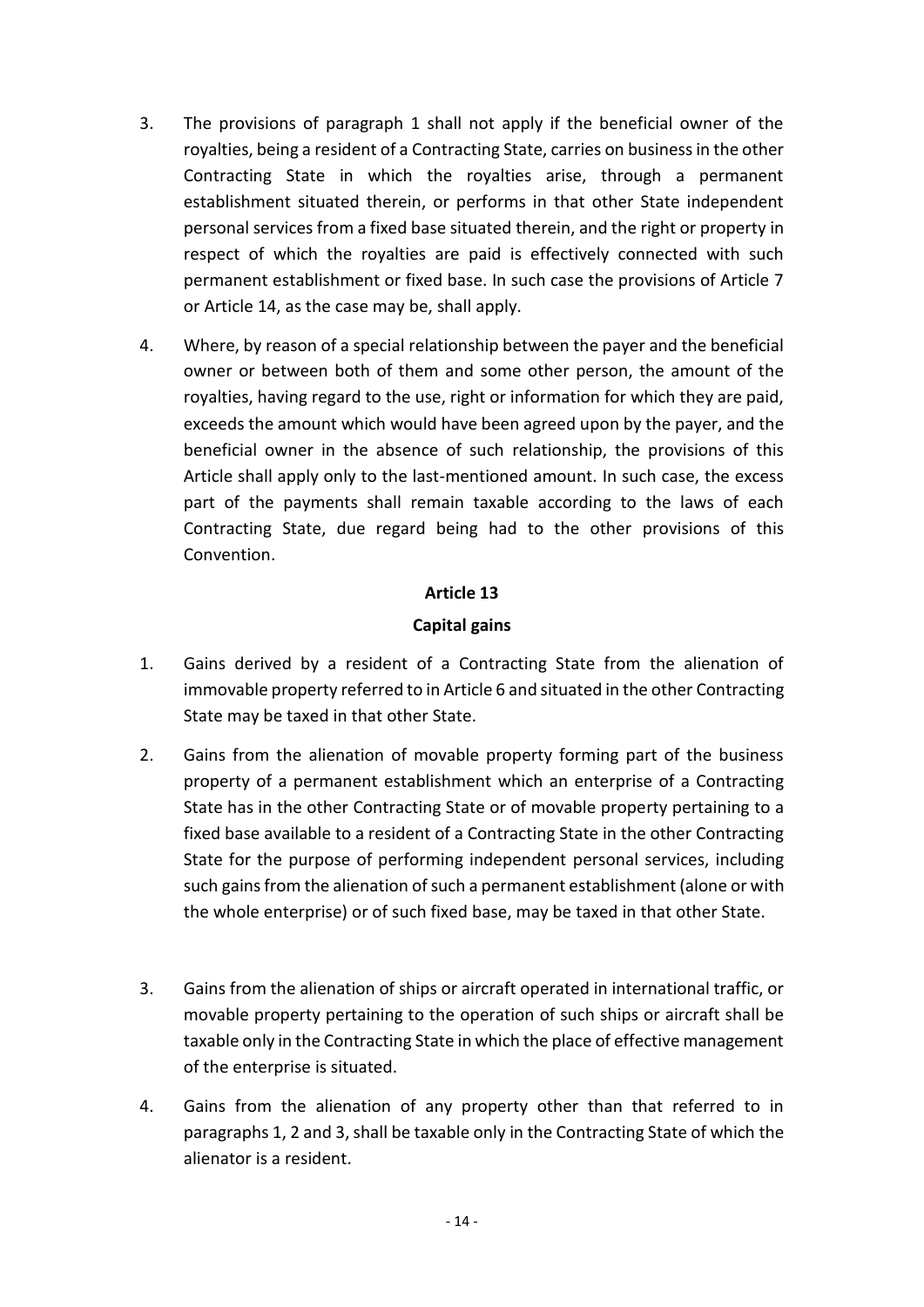#### **Independent personal services**

- 1. Income derived by a resident of a Contracting State in respect of professional services or other activities of an independent character shall be taxable only in that State unless he has a fixed base regularly available to him in the other Contracting State for the purpose of performing his activities. If he has such a fixed base, the income may be taxed in the other State but only so much of it as is attributable to that fixed base.
- 2. The term "professional services" includes especially independent scientific, literary, artistic, educational or teaching activities as well as the independent activities of physicians, lawyers, engineers, architects, dentists and accountants.

### **Article 15**

### **Dependent personal services**

- 1. Subject to the provisions of Articles 16, 18 and 19, salaries, wages and other similar remuneration derived by a resident of a Contracting State in respect of an employment shall be taxable only in that State unless the employment is exercised in the other Contracting State. If the employment is so exercised, such remuneration as is derived therefrom may be taxed in that other State.
- 2. Notwithstanding the provisions of paragraph 1, remuneration derived by a resident of a Contracting State in respect of an employment exercised in the other Contracting State shall be taxable only in the first-mentioned State if:
	- a) the recipient is present in the other State for a period or periods not exceeding in the aggregate 183 days in any twelve month period commencing or ending in the fiscal year concerned, and
	- b) the remuneration is paid by, or on behalf of, an employer who is not a resident of the other State, and
	- c) the remuneration is not borne by a permanent establishment or a fixed base which the employer has in the other State.
- 3. Notwithstanding the preceding provisions of this Article, remuneration derived in respect of an employment exercised aboard a ship or aircraft operated in international traffic, may be taxed in the Contracting State in which the place of effective management of the enterprise is situated.

### **Article 16**

### **Directors' fees**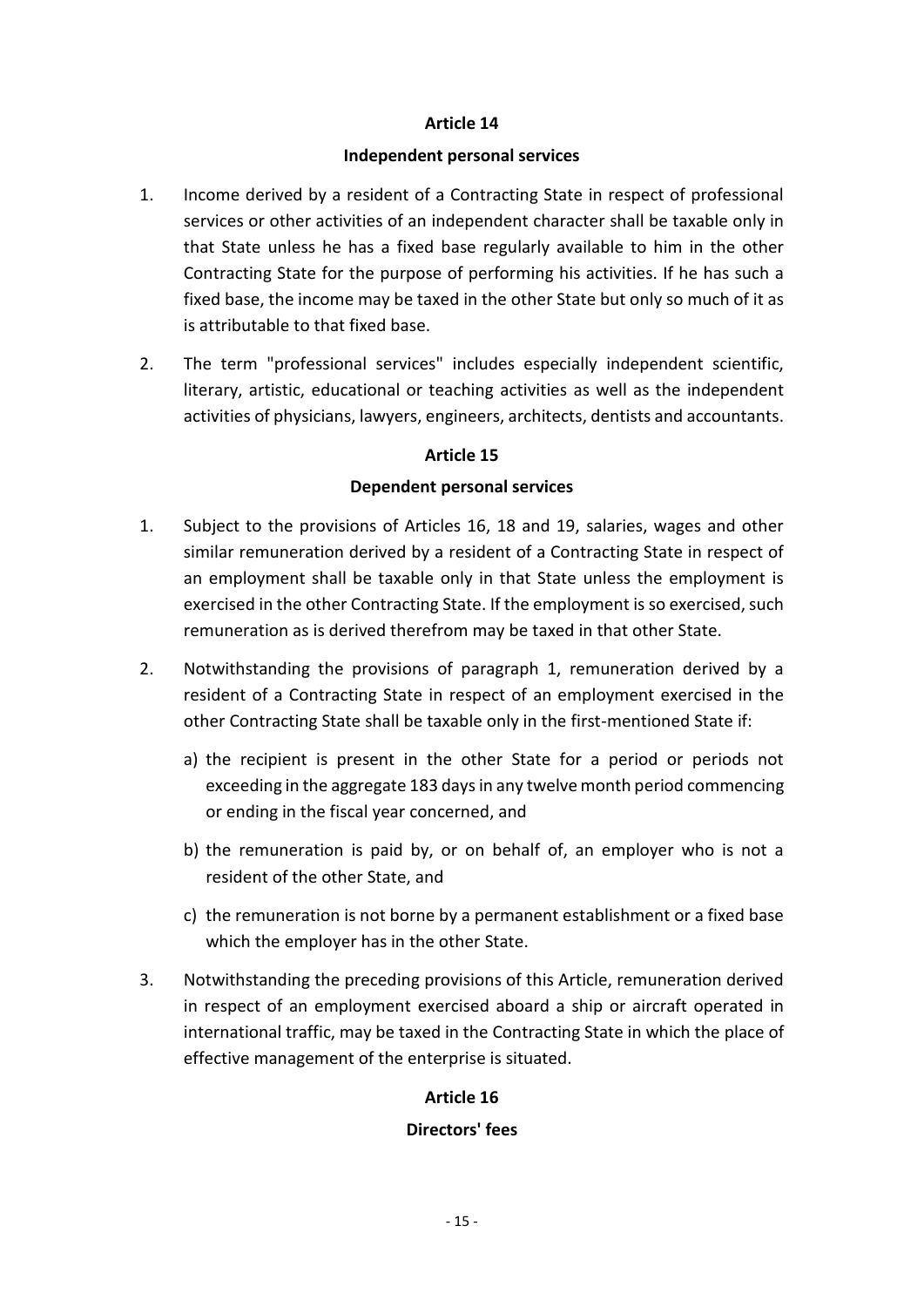Directors' fees and other similar payments derived by a resident of a Contracting State in his capacity as a member of the board of directors of a company which is a resident of the other Contracting State may be taxed in that other State.

## **Article 17**

## **Artistes and sportsmen**

- 1. Notwithstanding the provisions of Articles 14 and 15, income derived by a resident of a Contracting State as an entertainer, such as a theatre, motion picture, radio or television artiste, or a musician, or as a sportsman, from his personal activities as such exercised in the other Contracting State, may be taxed in that other State.
- 2. Where income in respect of personal activities exercised by an entertainer or a sportsman in his capacity as such accrues not to the entertainer or sportsman himself but to another person, that income may, notwithstanding the provisions of Articles 7, 14 and 15, be taxed in the Contracting State in which the activities of the entertainer or sportsman are exercised.

## **Article 18**

## **Pensions**

- 1. Subject to the provisions of paragraph 2 of Article 19, pensions and other similar remuneration paid to a resident of a Contracting State in consideration of past employment shall be taxable only in that State.
- 2. Notwithstanding the provisions of paragraph 1, and the provisions of paragraph 2 of Article 19, pensions paid and other benefits, whether periodic or lump-sum compensation, granted under the social security legislation of a Contracting State shall be taxable only in that State.

## **Article 19**

### **Government service**

- 1. a) Salaries, wages and other similar remuneration, other than a pension, paid by a Contracting State or a political subdivision or a local authority thereof to an individual in respect of services rendered to that State or subdivision or authority shall be taxable only in that State.
	- b) However, such salaries, wages and other similar remuneration shall be taxable only in the other Contracting State if the services are rendered in that State and the individual is a resident of that State who:
		- (i) is a national of that State; or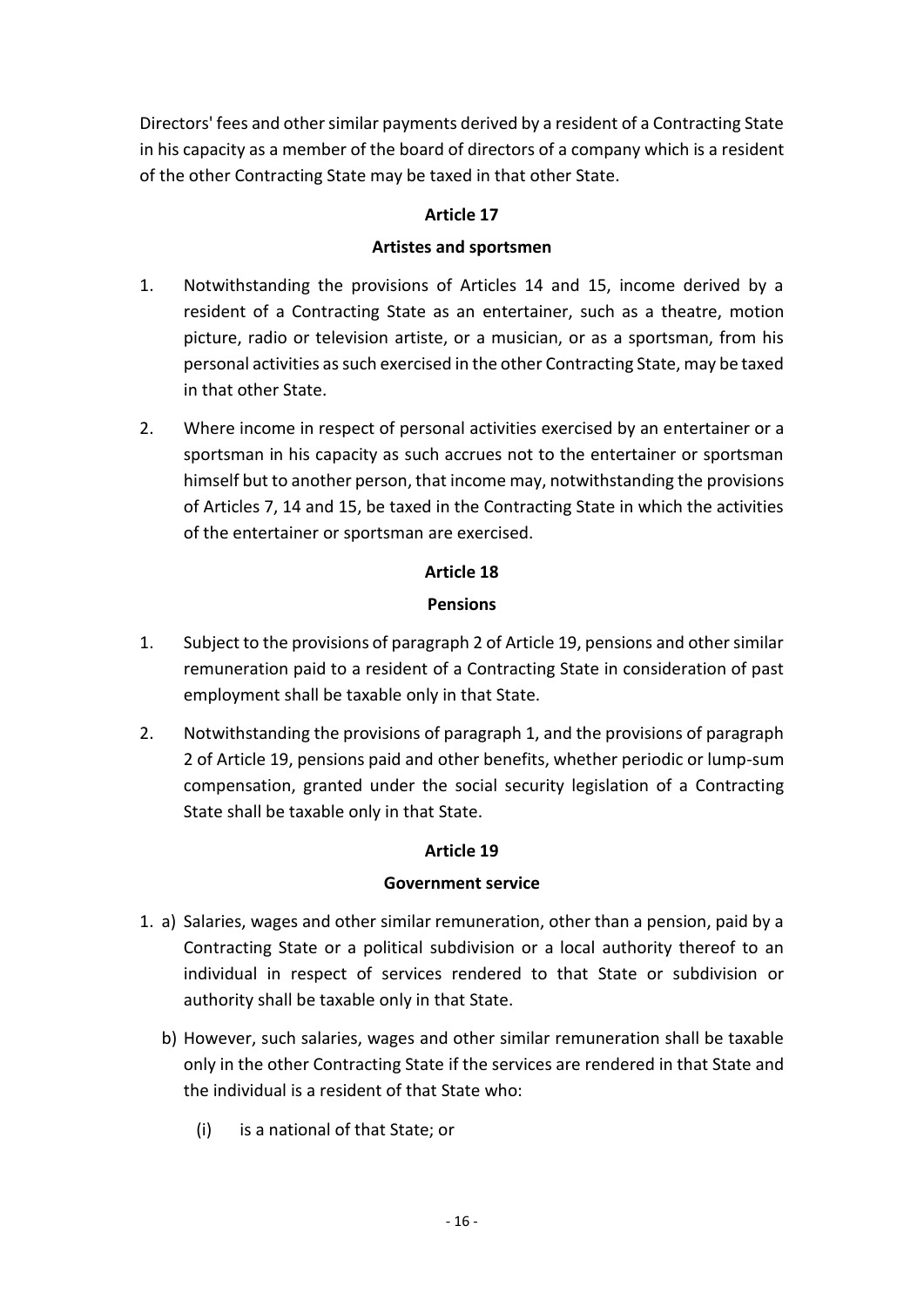- (ii) did not become a resident of that State solely for the purpose of rendering the services.
- 2. a) Any pension paid by, or out of funds created by, a Contracting State or a political subdivision or a local authority thereof to an individual in respect of services rendered to that State or subdivision or authority shall be taxable only in that State.
	- b) However, such pension shall be taxable only in the other Contracting State if the individual is a resident of, and a national of, that State.
- 3. The provisions of Articles 15, 16, 17 and 18 shall apply to salaries, wages and other similar remuneration and to pensions, in respect of services rendered in connection with a business carried on by a Contracting State or a political subdivision or a local authority thereof.

### **Students**

Payments which a student or business apprentice who is or was immediately before visiting a Contracting State a resident of the other Contracting State and who is present in the first-mentioned State solely for the purpose of his education or training receives for the purpose of his maintenance, education or training shall not be taxed in that State, provided that such payments arise from sources outside that State.

### **Article 21**

### **Other income**

- 1. Items of income of a resident of a Contracting State, wherever arising, not dealt with in the foregoing Articles of this Convention shall be taxable only in that State.
- 2. The provisions of paragraph 1 shall not apply to income, other than income from immovable property as defined in paragraph 2 of Article 6, if the recipient of such income, being a resident of a Contracting State, carries on business in the other Contracting State through a permanent establishment situated therein, or performs in that other State independent personal services from a fixed base situated therein, and the right or property in respect of which the income is paid is effectively connected with such permanent establishment or fixed base. In such case the provisions of Article 7 or Article 14, as the case may be, shall apply.

### **Article 22**

## **Capital**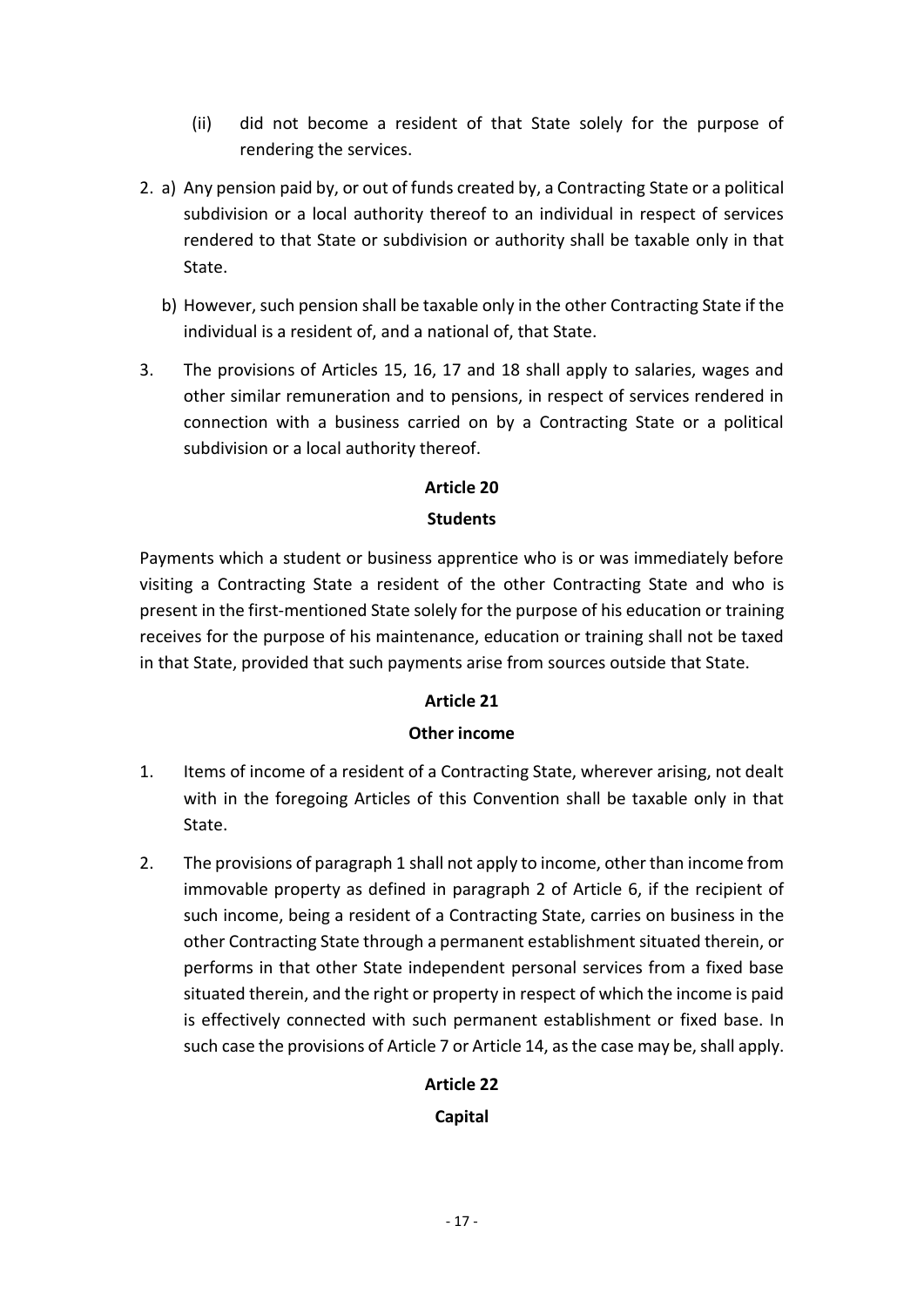- 1. Capital represented by immovable property referred to in Article 6, owned by a resident of a Contracting State and situated in the other Contracting State, may be taxed in that other State.
- 2. Capital represented by movable property forming part of the business property of a permanent establishment which an enterprise of a Contracting State has in the other Contracting State or by movable property pertaining to a fixed base available to a resident of a Contracting State in the other Contracting State for the purpose of performing independent personal services, may be taxed in that other State.
- 3. Capital represented by ships and aircraft operated in international traffic and by movable property pertaining to the operation of such ships and aircraft, shall be taxable only in the Contracting State in which the place of effective management of the enterprise is situated.
- 4. All other elements of capital of a resident of a Contracting State shall be taxable only in that State.

### **Elimination of double taxation**

- 1. In Iceland, double taxation shall be eliminated as follows:
	- a) Where a resident of Iceland derives income or owns capital which, in accordance with the provisions of this Convention, shall be taxable only or may be taxed in Luxembourg, Iceland shall, subject to the provisions of subparagraph b), allow as a deduction from the income tax or capital tax that part of the income tax or capital tax, respectively, which is applicable, as the case may be, to the income derived from or the capital owned in Luxembourg.
	- b) Where a resident of Iceland derives items of income which, in accordance with the provisions of Article 10, paragraph 3 of Article 15, Articles 16 and 17, may be taxed in Luxembourg, Iceland shall allow as a deduction from the tax on income of that resident an amount equal to the tax paid in Luxembourg. Such deduction shall not, however, exceed that part of the tax, as computed before the deduction is given, which is attributable to such items of income derived from Luxembourg.
- 2. In Luxembourg, double taxation shall be eliminated as follows:
	- a) Where a resident of Luxembourg derives income or owns capital which, in accordance with the provisions of this Convention, may be taxed in Iceland,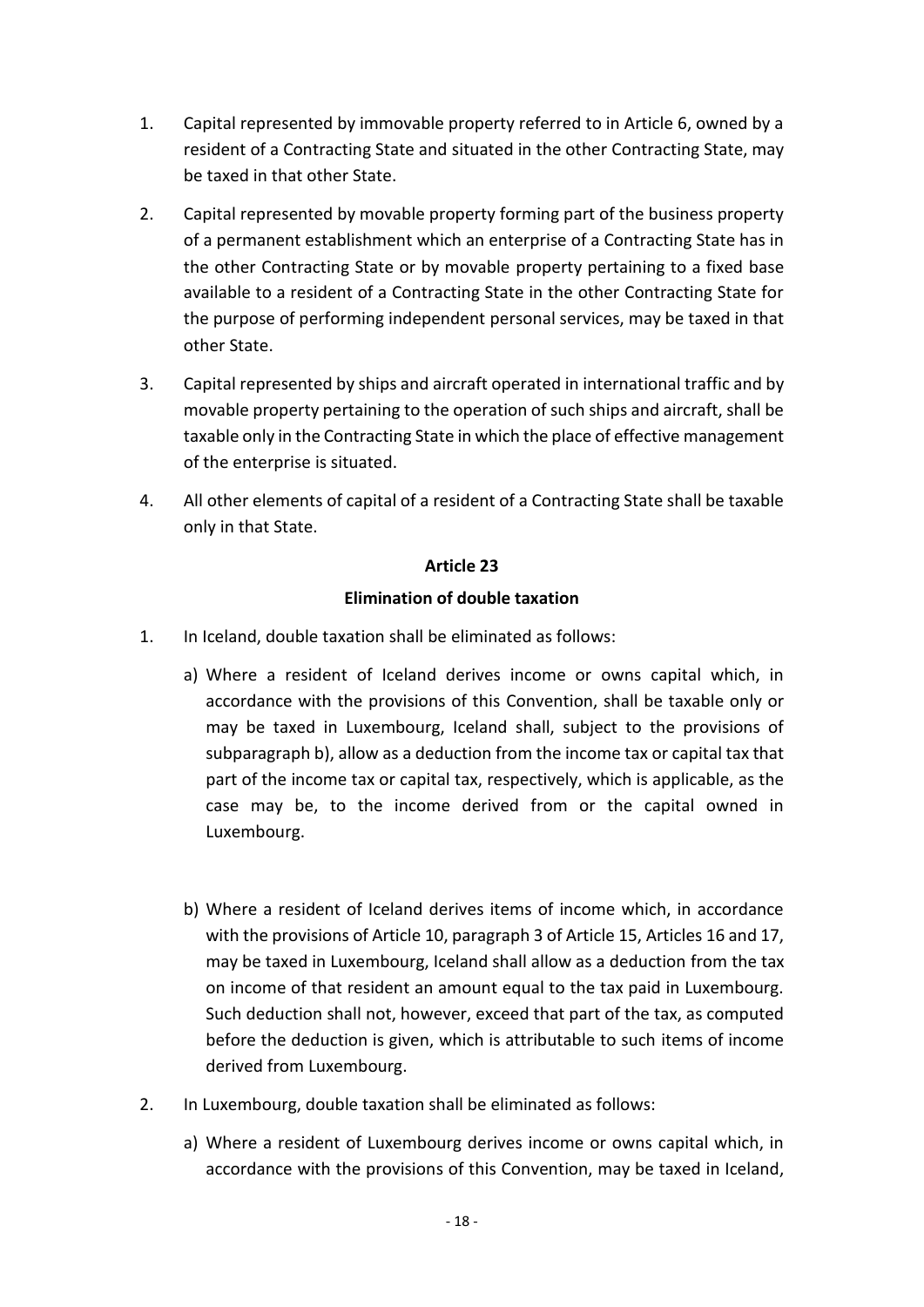Luxembourg shall, subject to the provisions of subparagraphs b) and c), exempt such income or capital from tax, but may, in order to calculate the amount of tax on the remaining income or capital of the resident, apply the same rates of tax as if the income or capital had not been exempted.

- b) Where a resident of Luxembourg derives dividends which, in accordance with the provisions of Article 10, may be taxed in Iceland, Luxembourg shall allow as a deduction from the tax on the income of that resident an amount equal to the Icelandic tax paid on such dividends. Such deduction shall not, however, exceed that part of the tax, as computed before the deduction is given, which is attributable to such dividends derived from Iceland.
- c) Where a company which is a resident of Luxembourg derives dividends from Icelandic sources, Luxembourg shall exempt such dividends from tax, provided that the company which is a resident of Luxembourg holds since the beginning of its accounting year directly at least 10 per cent of the capital of the company paying the dividends. The above-mentioned shares in the Icelandic company are, under the same conditions, exempt from the Luxembourg capital tax.

#### **Article 24**

#### **Non-discrimination**

- 1. Nationals of a Contracting State shall not be subjected in the other Contracting State to any taxation or any requirement connected therewith, which is other or more burdensome than the taxation and connected requirements to which nationals of that other State in the same circumstances, in particular with respect to residence, are or may be subjected. This provision shall, notwithstanding the provisions of Article 1, also apply to persons who are not residents of one or both of the Contracting States.
- 2. Stateless persons who are residents of a Contracting State shall not be subjected in either Contracting State to any taxation or any requirement connected therewith, which is other or more burdensome than the taxation and connected requirements to which nationals of the State concerned in the same circumstances are or may be subjected.
- 3. The taxation on a permanent establishment which an enterprise of a Contracting State has in the other Contracting State shall not be less favourably levied in that other State than the taxation levied on enterprises of that other State carrying on the same activities. This provision shall not be construed as obliging a Contracting State to grant to residents of the other Contracting State any personal allowances, reliefs and reductions for taxation purposes on account of civil status or family responsibilities which it grants to its own residents.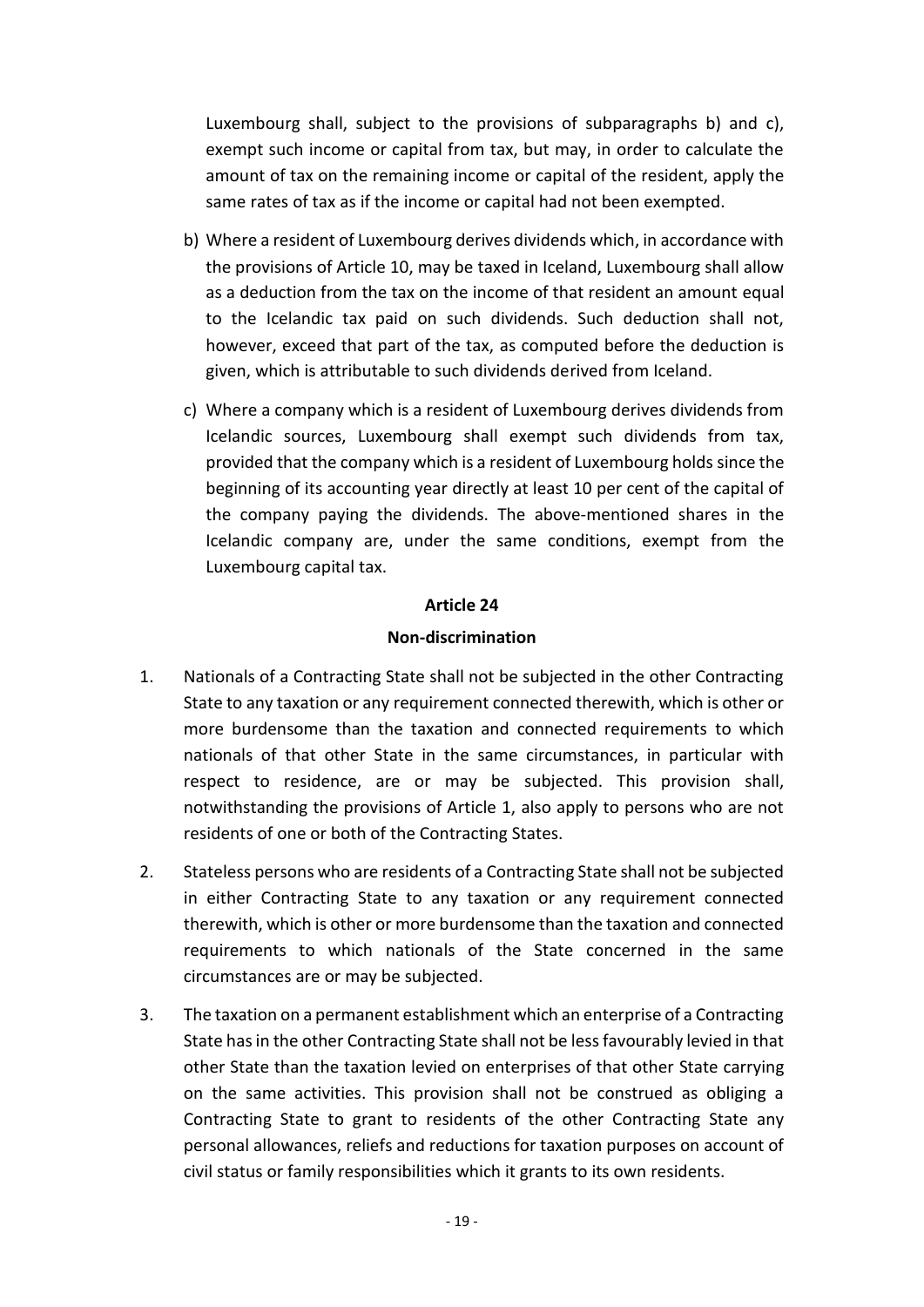- 4. Except where the provisions of paragraph 1 of Article 9, paragraph 4 of Article 11, or paragraph 4 of Article 12, apply, interest, royalties and other disbursements paid by an enterprise of a Contracting State to a resident of the other Contracting State shall, for the purpose of determining the taxable profits of such enterprise, be deductible under the same conditions as if they had been paid to a resident of the first-mentioned State. Similarly, any debts of an enterprise of a Contracting State to a resident of the other Contracting State shall, for the purpose of determining the taxable capital of such enterprise, be deductible under the same conditions as if they had been contracted to a resident of the first-mentioned State.
- 5. Enterprises of a Contracting State, the capital of which is wholly or partly owned or controlled, directly or indirectly, by one or more residents of the other Contracting State, shall not be subjected in the first-mentioned State to any taxation or any requirement connected therewith which is other or more burdensome than the taxation and connected requirements to which other similar enterprises of the first-mentioned State are or may be subjected.
- 6. The provisions of this Article shall, notwithstanding the provisions of Article 2, apply to taxes of every kind and description.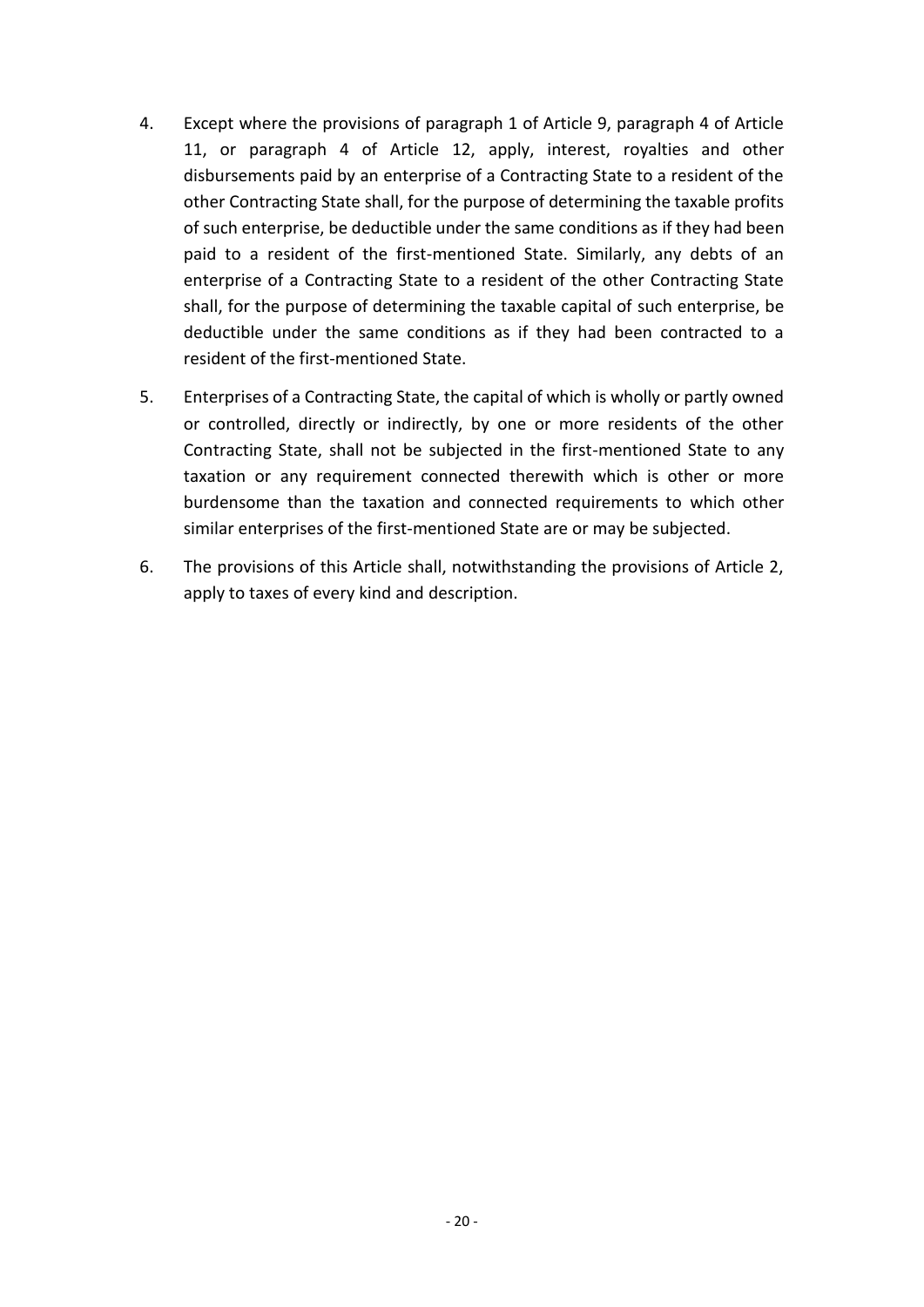#### **Mutual agreement procedure**

1. **[The first sentence of paragraph 1 of Article 25 of this Convention is replaced by paragraph 1 of Article 16 of the MLI]** [Where a person considers that the actions of one or both of the Contracting States result or will result for him in taxation not in accordance with the provisions of this Convention, he may, irrespective of the remedies provided by the domestic law of those States, present his case to the competent authority of the Contracting State of which he is a resident or, if his case comes under paragraph 1 of Article 24, to that of the Contracting State of which he is a national.]

*The following first sentence of paragraph 1 of Article 16 of the MLI replaces the first sentence of paragraph 1 of Article 25 of this Convention:*

*ARTICLE 16 OF THE MLI – MUTUAL AGREEMENT PROCEDURE*

Where a person considers that the actions of one or both of the [*Contracting States*] result or will result for that person in taxation not in accordance with the provisions of [*this Convention*], that person may, irrespective of the remedies provided by the domestic law of those [*Contracting States*], present the case to the competent authority of either [*Contracting State*].

The case must be presented within three years from the first notification of the action resulting in taxation not in accordance with the provisions of the Convention.

- 2. The competent authority shall endeavour, if the objection appears to it to be justified and if it is not itself able to arrive at a satisfactory solution, to resolve the case by mutual agreement with the competent authority of the other Contracting State, with a view to the avoidance of taxation which is not in accordance with the Convention. Any agreement reached shall be implemented notwithstanding any time limits in the domestic law of the Contracting States.
- 3. The competent authorities of the Contracting States shall endeavour to resolve by mutual agreement any difficulties or doubts arising as to the interpretation or application of the Convention. They may also consult together for the elimination of double taxation in cases not provided for in the Convention.
- 4. The competent authorities of the Contracting States may communicate with each other directly for the purpose of reaching an agreement in the sense of the preceding paragraphs. When it seems advisable in order to reach agreement to have an oral exchange of opinions, such exchange may take place through a Commission consisting of representatives of the competent authorities of the Contracting States.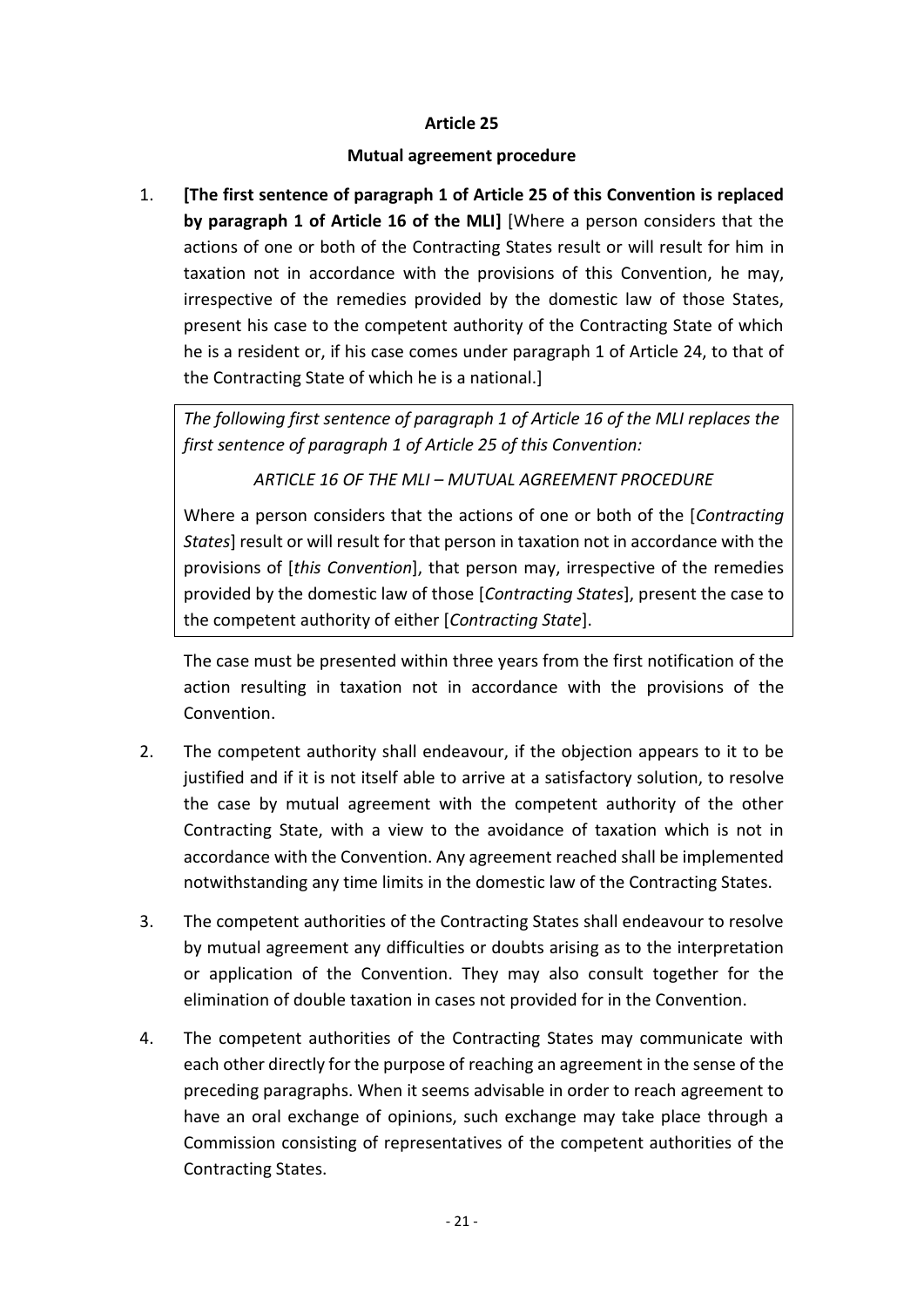#### **Exchange of information**

- 1. The competent authorities of the Contracting States shall exchange such information as is foreseeably relevant for carrying out the provisions of this Convention or to the administration or enforcement of the domestic laws concerning taxes of every kind and description imposed on behalf of the Contracting States, or of their political subdivisions or local authorities, insofar as the taxation thereunder is not contrary to the Convention. The exchange of information is not restricted by Articles 1 and 2.
- 2. Any information received under paragraph 1 by a Contracting State shall be treated as secret in the same manner as information obtained under the domestic laws of that State and shall be disclosed only to persons or authorities (including courts and administrative bodies) concerned with the assessment or collection of, the enforcement or prosecution in respect of, the determination of appeals in relation to the taxes referred to in paragraph 1, or the oversight of the above. Such persons or authorities shall use the information only for such purposes. They may disclose the information in public court proceedings or in judicial decisions.
- 3. In no case shall the provisions of paragraphs 1 and 2 be construed so as to impose on a Contracting State the obligation:
	- a) to carry out administrative measures at variance with the laws and administrative practice of that or of the other Contracting State;
	- b) to supply information which is not obtainable under the laws or in the normal course of the administration of that or of the other Contracting State;
	- c) to supply information which would disclose any trade, business, industrial, commercial or professional secret or trade process, or information the disclosure of which would be contrary to public policy (ordre public).
- 4. If information is requested by a Contracting State in accordance with this Article, the other Contracting State shall use its information gathering measures to obtain the requested information, even though that other State may not need such information for its own tax purposes. The obligation contained in the preceding sentence is subject to the limitations of paragraph 3 but in no case shall such limitations be construed to permit a Contracting State to decline to supply information solely because it has no domestic interest in such information.
- 5. In no case shall the provisions of paragraph 3 be construed to permit a Contracting State to decline to supply information upon request solely because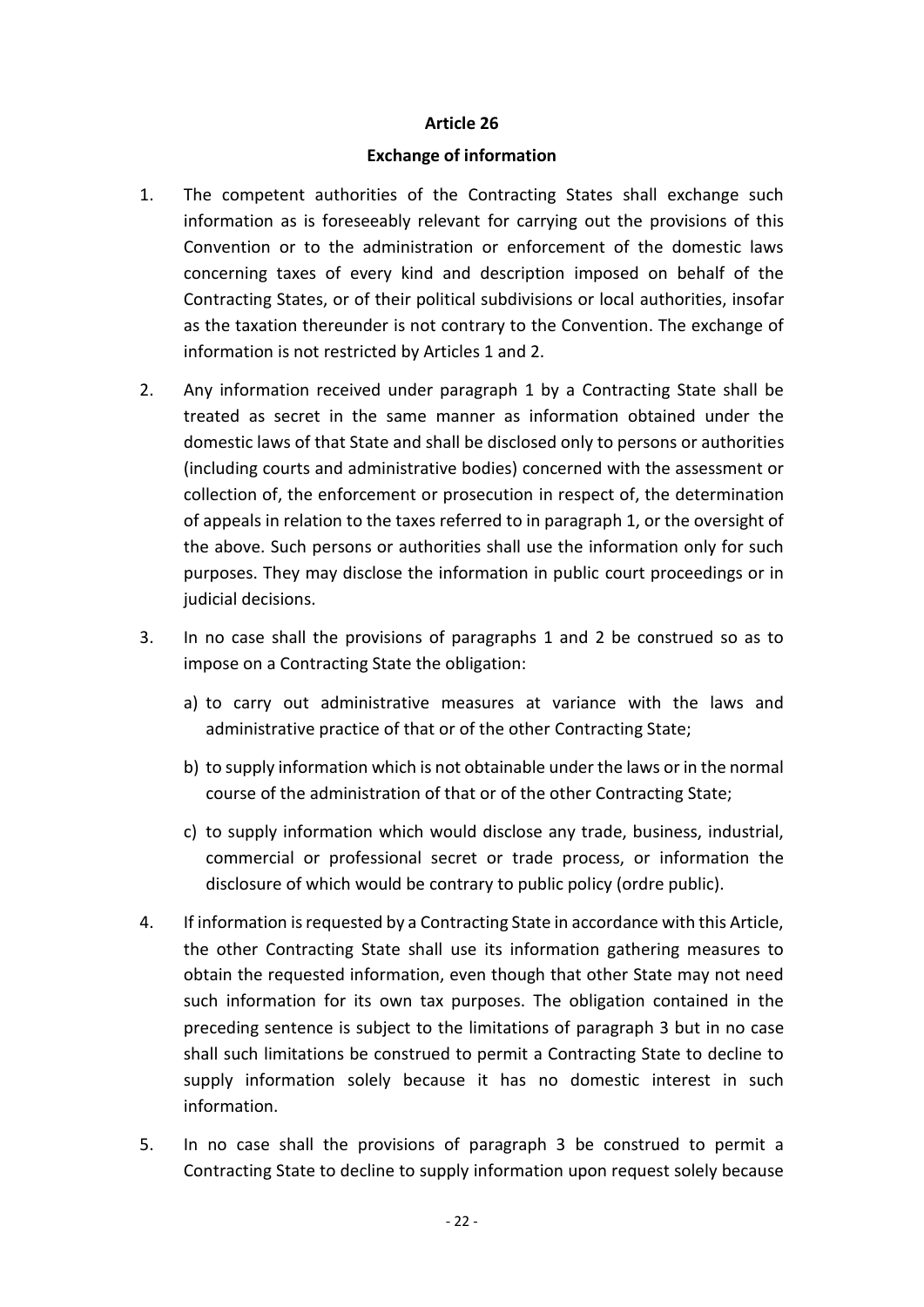the information is held by a bank, other financial institution, nominee or person acting in an agency or a fiduciary capacity or because it relates to ownership interests in a person.

### **Article 27**

## **Members of diplomatic missions and consular posts**

Nothing in this Convention shall affect the fiscal privileges of members of diplomatic missions or consular posts under the general rules of international law or under the provisions of special agreements.

*The following paragraph 1 of Article 7 of the MLI applies and supersedes the provisions of this Convention:*

## *ARTICLE 7 OF THE MLI – PREVENTION OF TREATY ABUSE*

## (*Principal purposes test provision)*

Notwithstanding any provisions of [*the Convention*], a benefit under [*the Convention*] shall not be granted in respect of an item of income or capital if it is reasonable to conclude, having regard to all relevant facts and circumstances, that obtaining that benefit was one of the principal purposes of any arrangement or transaction that resulted directly or indirectly in that benefit, unless it is established that granting that benefit in these circumstances would be in accordance with the object and purpose of the relevant provisions of [*the Convention*].

## **Article 28**

## **Exclusion of certain companies**

This Convention shall apply neither to holding companies (sociétés holding) within the meaning of special Luxembourg laws, currently the Act (loi) of 31 July 1929 and the Decree (arrêté grand-ducal) of 17 December 1938 nor to companies subject to a similar fiscal law in Luxembourg. Neither shall it apply to income derived from such companies by a resident of Iceland nor to shares or other rights in such companies owned by such a person.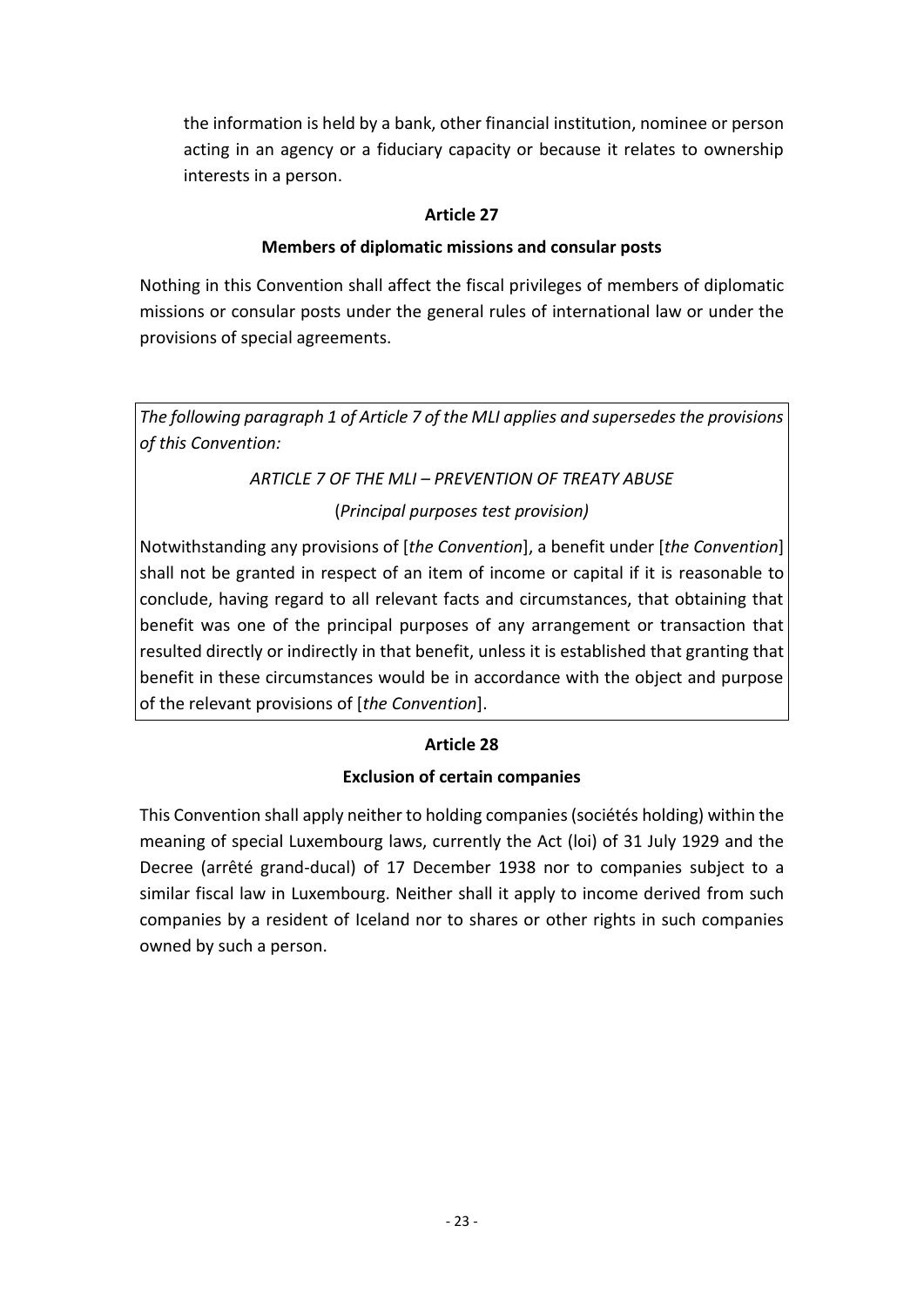#### **Entry into force**

- 1. The Governments of the Contracting States shall notify each other that the constitutional requirements for the entry into force of this Convention have been complied with.
- 2. The Convention shall enter into force thirty days after the date of the later of the notifications referred to in paragraph 1 and its provisions shall have effect in both Contracting States:
	- a) in respect of taxes withheld at source, on income derived on or after 1 January in the calendar year next following the year in which the Convention enters into force;
	- b) in respect of other taxes on income, and taxes on capital, for taxes chargeable for any tax year beginning on or after 1 January in the calendar year next following the year in which the Convention enters into force.
	- 3. The Convention between the Republic of Iceland and the Grand Duchy of Luxembourg for the avoidance of double taxation on the income and capital of air transport enterprises, signed in Luxembourg on 29 April 1975, shall terminate and cease to be effective from the date upon which this Convention has effect in respect of the taxes to which this Convention applies in accordance with the provisions of paragraph 2 of this Article.

### **Article 30**

### **Termination**

This Convention shall remain in force until terminated by a Contracting State. Either Contracting State may terminate the Convention, through diplomatic channels, by giving notice of termination in writing at least six months before the end of any calendar year. In such event, the Convention shall cease to have effect in both Contracting States:

- a) in respect of taxes withheld at source, on income derived on or after 1 January in the calendar year next following the year in which the notice is given;
- b) in respect of other taxes on income, and taxes on capital, for taxes chargeable for any tax year beginning on or after 1 January in the calendar year next following the year in which the notice is given.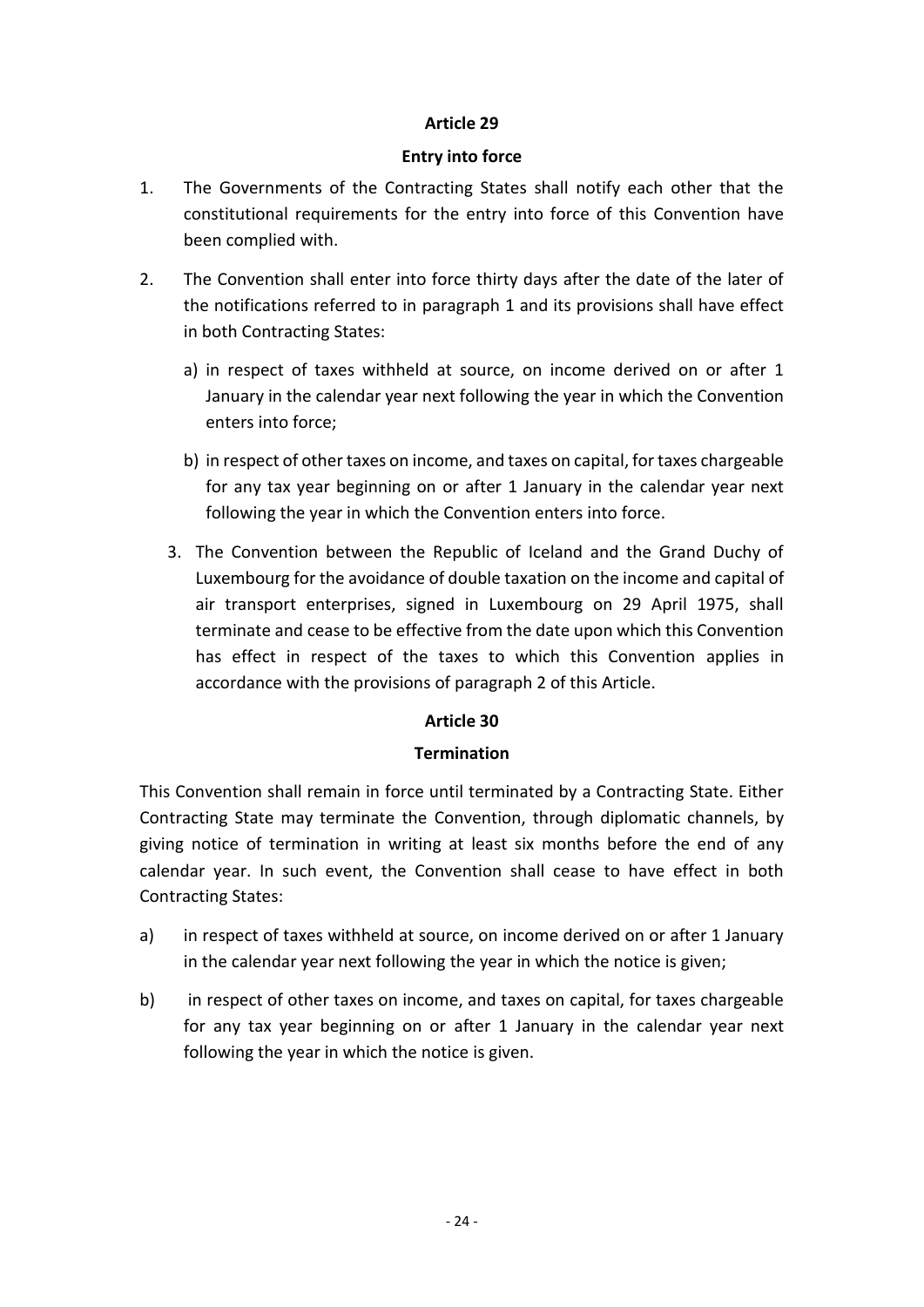His Excellency

Mr Stefan Haukur JOHANNESSON

Ambassador of Island

in

## LUXEMBOURG

## Luxembourg, 28<sup>th</sup> August 2009

Excellency,

I have the honor to refer to the Convention between the Grand Duchy of Luxembourg and the Republic of Iceland for the Avoidance of Double Taxation and the Prevention of Fiscal Evasion with respect to taxes on Income and Capital, signed at Luxembourg on 4 October 1999, as amended by the Protocol signed today (the "Convention") and to propose on behalf of the Government of the Grand Duchy of Luxembourg the following understandings:

- 1. It is understood that the competent authority of the requested State shall provide upon request by the competent authority of the requesting State information for the purposes referred to in Article 26.
- 2. The competent authority of the requesting State shall provide the following information to the competent authority of the requested State when making a request for information under the Convention to demonstrate the foreseeable relevance of the information to the request:
	- a) the identity of the person under examination or investigation;
	- b) a statement of the information sought including its nature and the form in which the applicant State wishes to receive the information from the requested State;
	- c) the tax purpose for which the information is sought;
	- d) grounds for believing that the information requested is held in the requested State or is in the possession or control of a person within the jurisdiction of the requested State;
	- e) to the extent known, the name and address of any person believed to be in possession of the requested information;
	- f) a statement that the applicant State has pursued all means available in its own territory to obtain the information, except those that would give rise to disproportionate difficulties.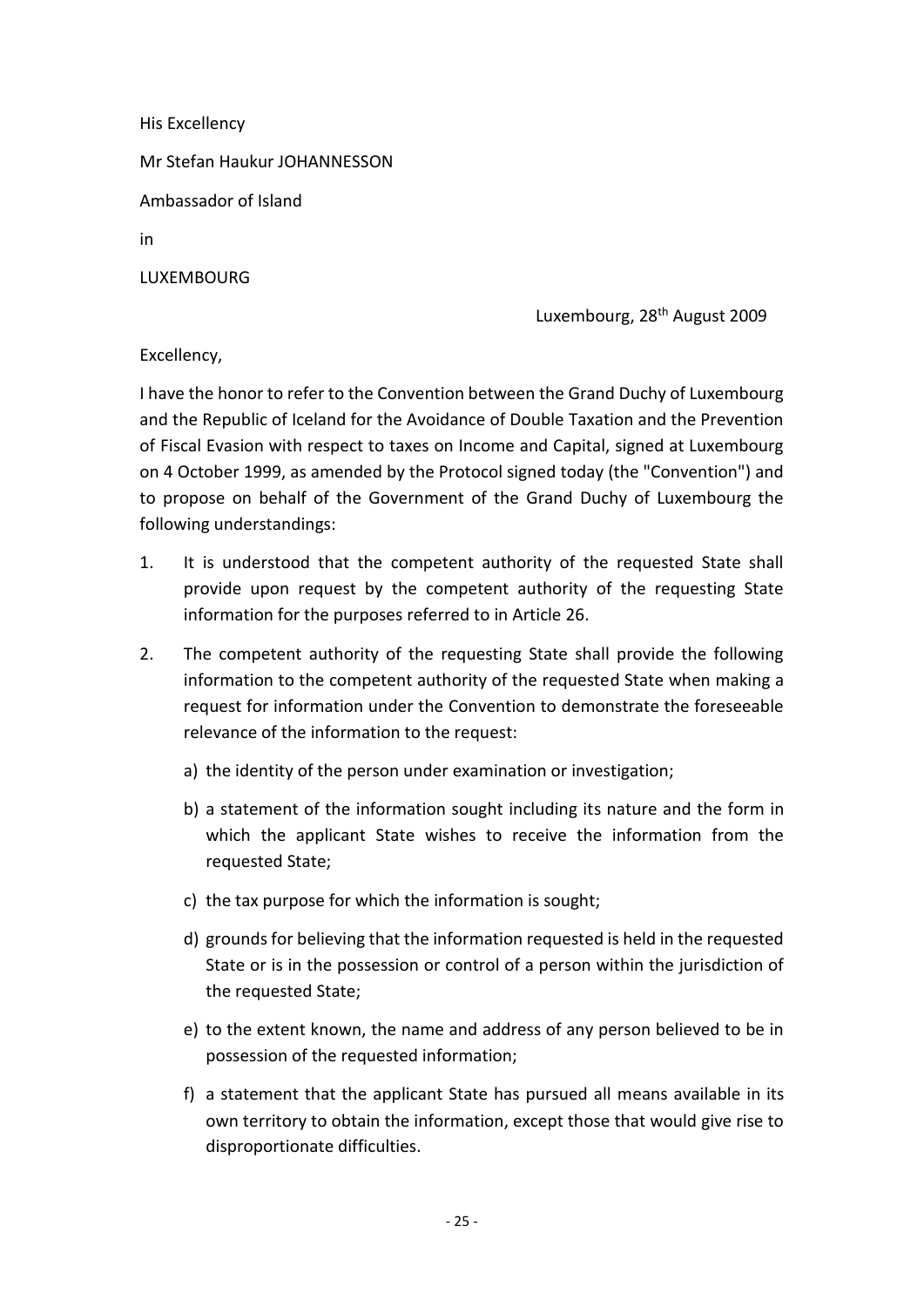If the foregoing understandings meet with the approval of the Government of the Republic of Iceland, I have the further honor to propose that this Note and your affirmative Note in reply shall constitute an agreement between our Governments which shall become an integral part of the Convention on the date of entry into force of the Protocol."

I have further the honor to accept the understandings contained in Your Excellency's Note, on behalf of the Government of the Republic of Iceland. Therefore Your Excellency's Note and this Note shall constitute an agreement between our Governments which shall become an integral part of the Convention on the date of entry into force of the Protocol.

Accept, Your Excellency, the expression of my highest considerations.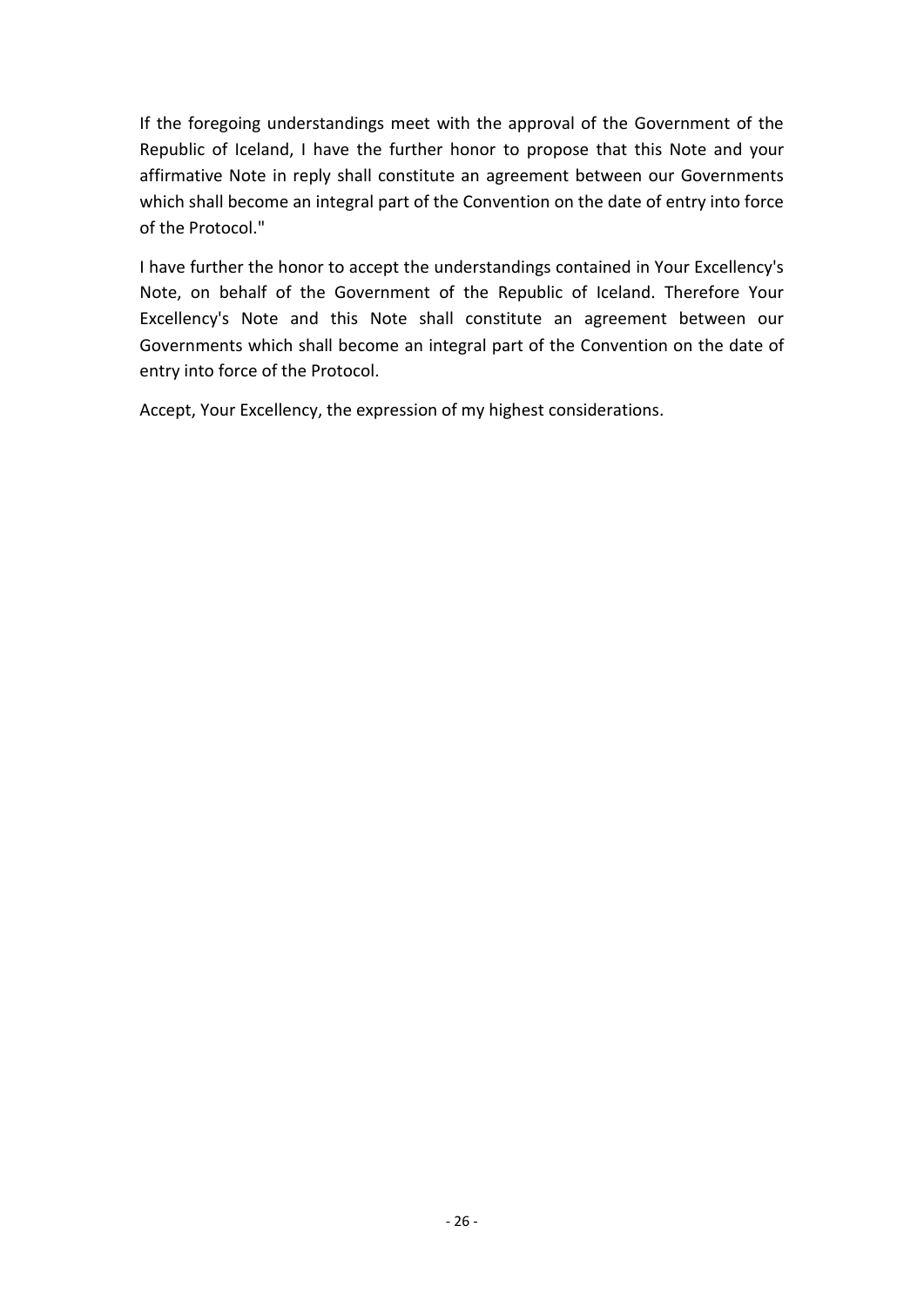H.E.M. Luc Frieden Minister of Finance

Luxembourg

Brussels, 28 August 2009

Excellency,

I have the honor to acknowledge the receipt of Your Excellency's Note of the 28th of August, 2009 which reads as follows:

"I have the honor to refer to the Convention between the Grand Duchy of Luxembourg and the Republic of Iceland for the Avoidance of Double Taxation and the Prevention of Fiscal Evasion with respect to taxes on Income and Capital, signed at Luxembourg on 4 October 1999, as amended by the Protocol signed today (the "Convention") and to propose on behalf of the Government of the Grand Duchy of Luxembourg the following understandings:

- 1. It is understood that the competent authority of the requested State shall provide upon request by the competent authority of the requesting State information for the purposes referred to in Article 26.
- 2. The competent authority of the requesting State shall provide the following information to the competent authority of the requested State when making a request for information under the Convention to demonstrate the foreseeable relevance of the information to the request:
	- a) the identity of the person under examination or investigation;
	- b) a statement of the information sought including its nature and the form in which the applicant State wishes to receive the information from the requested State;
	- c) the tax purpose for which the information is sought;
	- d) grounds for believing that the information requested is held in the requested State or is in the possession or control of a person within the jurisdiction of the requested State;
	- e) to the extent known, the name and address of any person believed to be in possession of the requested information;
	- f) a statement that the applicant State has pursued all means available in its own territory to obtain the information, except those that would give rise to disproportionate difficulties.